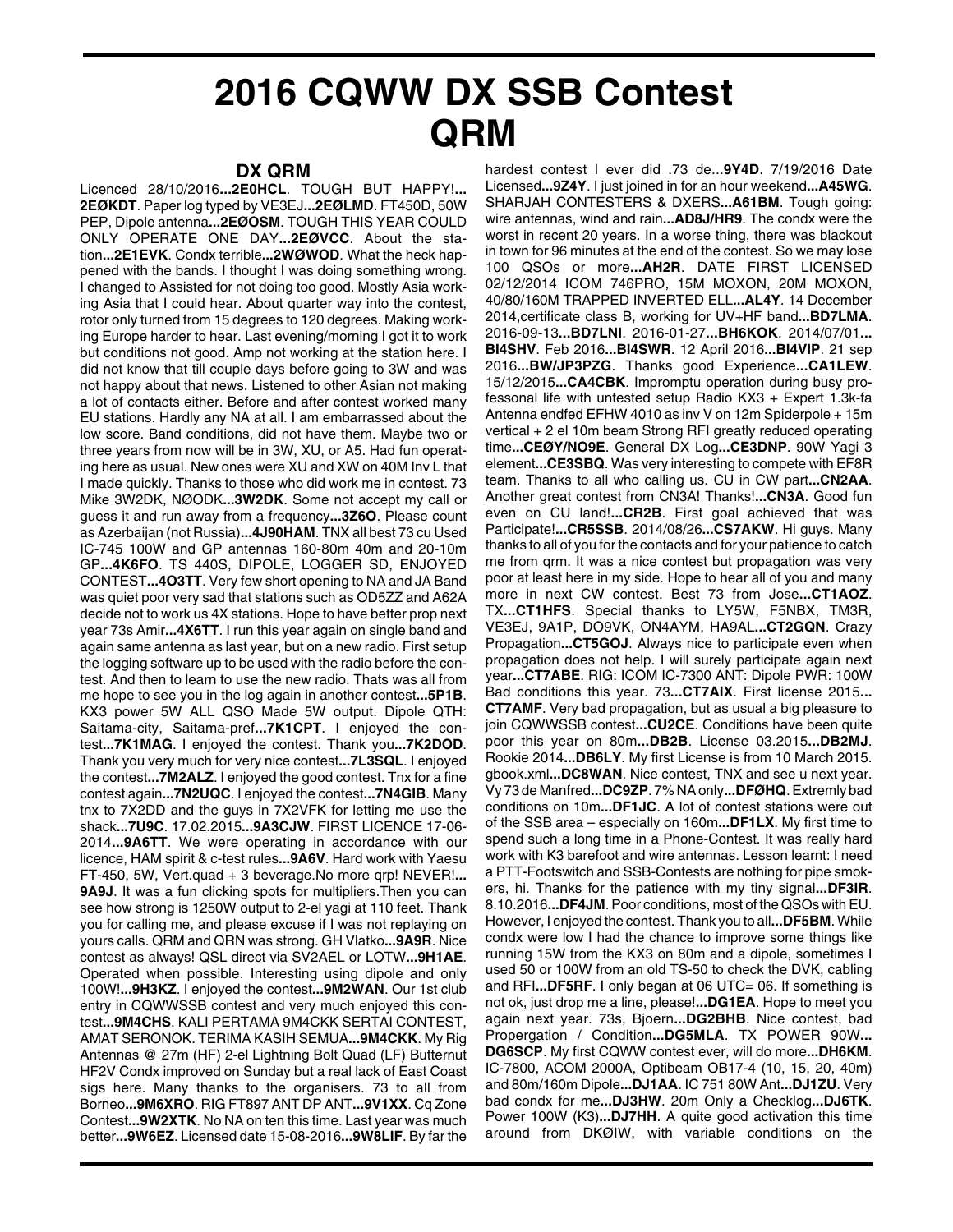band**...DKØIW**. Could only operate on Satuday so just in for fun**...DK1FW**. Only S&P operation, really poor CONDX BUT enjoyed the nice 10m ES-opening**...DK1IP**. Yaesu FT-1000mp, PA 400W, FB-DX 506 FD4-Dipole**...DK2AT**. OP**...DK3HV**. Conditions have been the worst since 2009 (my first participation)**...DK5DC**. No fun at all with low power, a dipole, and those condx**...DK5TX**. My first contest**...DK6DV**. Licence 30/04/2016**...DK6FC**. Get Licence end of 2014**...DK6MP**. 27 February 2016**...DK6PB**. IC 746, Dipoles 40/80/160m, 3-el-3 bd-beam 20/15/10m**...DK8NI**. Tnx for nice contest again, Jack**...DK9OS**. Thank you for nice contest vy SP2UUU**... DL/SP2YRY**. Thanks for organising! It was lots of fun! 73**...DLØESA**. Worst condx ever experienced in a CQWW Test. Very few DX QSOs and heavy QRM in Europe**...DL1A**. 54m LW, GP and 80W**...DL1CC**. Thanks!**...DL1GO**. SD simple, easy to operate, but very effective**...DL1KRT**. TNX for organisation of the contest**...DL1NKB**. Hat wie immer viel Spass gemacht, 73 Michael DOK i04**...DL1PT**. Some QSOs only**...DL1SBF**. That was my first CQWW Contest, it made a lot of fun! I got my licence in Nov 2015**...DL2KX**. Only Checklog**...DL3KDP**. Again, was great fun!**...DL3PW**. RX=IC7400, TX=IC7400, ANT: 3-el Beam FB33 von Fritzel, Langdrath W3\_2000 Leistung: 100W**... DL4EBA**. Poor condx this year**...DL4RDJ**. Yaesu FTDX3000 - SteppIR - 160/80m Long Wire 62 Meter - 40m Rotary Dipol**...DL4ZA**. CQWW CW Contest is the best, thanks for a great weekend. See you again next year**...DL5HF**. The sky has falled, propagation down**...DL5KUD**. License 19.12.2014**... DL5LB**. Sorry, only a little time because of nightshift QRL all weekend. But enjoyed the short time**...DL6CT**. Rookie novice licence 14.04.2014 advanced licence 06.06.2016 only 20m classic my first contest**...DL7BTW**. ROOKIE 2015**...DL7FE**. Kenwood TS-50S, Dipol Antenne W-8010 7m over ground**... DL7FUA**. 22. OCT. 2015**...DL8BFV**. Lousy condx. Only 1 QSO stateside**...DL8ZAJ**. License 21.11.2015**...DL9CP**. Thanks**... DL9HCO**. FT1000MP Field Vertical GAP Titan DX**...DL9LF**. 2017**...DL9MP**. Rookie First Licensed 09/05/2016**...DM1MA**. Rookie - first licence was Novice "DO2KD" July 2015**...DM4DS**. Worked this CQWW 1st time mobile qrp – my goal 10 QSOs! It was a fantastic operation style – like it. 73 de Stefan**...DM5CQ**. Rookie 28.05.15**...DM5SB**. Started at DM7C's with a simple 18m high INV L with 4 elevated radials and finished at DL7CX's with a 25m INV L with 3 elevated radials. I improved on my old 160m SOA record althrough the condx were not the best. But I had more staying power this year. 73 de Olaf**...DM7C**. Members from Hamradio Course WarpZone Hackerspace Münster**...DN1WZ**. Much fun and 73 until 2017 de Nele (10 years)**...DN3CX**. ITU 14**...DO1MEW**. 06.12.2014 ROOKIE**...DO2HEY**. First License 11/2014**... DO2MRC**. First Licence 23-02-2016**...DO5CTH**. ROCKIE/Licenz 2016**...DO5LY**. 73**...DO5TMM**. ROOKIE license since 2015/05/08**...DO7EE**. 2/4 RHEIN RUHR DX ASSOCIATION**...DP4M**. Thank you**...DU1AVC**. 100W AND 88 FOOT EDZ @ 15MH**...DU3/W6QT**. 73**...DU7HF**. 2-EL YAGI 22 meter ASL fixed bearing N340 direction**...E2ØNGF**. ATLAS 210x**...E78CB**. ICOM 706 MKIIG dipole DX-B Alpha Delta o hy gain avq 14**...EA2DDE**. CLASSIC NO CONTEST 29-10-2016 00 29-10-2016 18 30-10-2016 00 30-10-2016 17**...EA3DNC**. Not good propagation but fun. Thanks, 73 Francis**...EA3FZT**. High band rare propagation here, but nice and fun contest! See you next year! RIG - Icom IC-706MKII PWR - 80W ANT1 - 10/15/20m - ECO AVT vertical ANT2 - 40/80m - homemade dual band wire dipole**...EA4DXP**. April 20, 2015**...EA4GSL**. CQWW 2016**... EA4GVA**. ROOKIE**...EA4GWL**. CQWW SSB**...EA4YC**. Funny enough despite the expected conditions**...EA5DFV**. FIRST LICENCED 2014 OF JUNE**...EA5IJG**. GRID LOC. IM97LX**... EA5UJ**. No good propagation in 10m. Thank you for the contest**...EA5XA**. Very lazy propagation in south Europe. At the end,

only could work 12 hours of contest**...EA5YJ**. STRANGE PROP-AGATION BUT I ENJOYED 4 BIG PILEUPS**...EA6LP**. Just trying to give the multiplier this time as no much spare time really. I was trying to configure assisted mode but no way although I have been conected with my log to a node, so honest real mode. Some RX problems too. 73s Mike**...EA6SX**. 05/07/2013**... EA7JQO**. 23/10/2015**...EA7JXZ**. CQWW SSB**...EA7JZD**. VERY FUN 73SS**...EA7VA**. Contest-QTH (Holiday): Apartamentos ISA Callo Progreso 14, 38770 Tazacorte, La Palma, Canary Islands, Spain Locator IL18AP WAZ 33**...EA8/DJ6HL**. Kenwood TS-830S Dipole Windom 70W**...EA8AQV**. 2015**... EA8DEC**. 18-01-2016**...EA8DER**. FT-857-d 100W rigid antenna**...EA8OG**. Hello all! My first CQWW DX SSB in HP some new countries and a lot of new prefixes. Many thanks for organizing the Contest. Greetings from Barcelona. 73 & 44 de Juanjo**... EB3WH**. Me lo he pasdo genial despues de tantos trienios sin participar**...ED1MK**. 12/08/2014**...ED1S**. Nice contest. See you on next one. Always improving. 73s Carlos**...EE7L**. 73!**...EI3KI**. Sailing, in the traditional sense, requires WIND. :/ **...EI4GNB**. Terrible conditions no zone 4 on 15m until Sunday afternoon and no run to the States on 40m until around 20z (which is a strange time anyway?) on Sunday evening! Mostly ethereal signals on 10m apart from an occasional good path to South America. Practically nothing from JA – pretty much all our paths to USA/JA go too far north to survive a high K and low SFI. One highlight was to work KH6 on 20m late in the evening after the band had apparently closed (two KH and one TF the only audible signals), with Au-Es assistance?**...EI7M**. RTX - SW2013, ANT - GP 20-15-10m, Delta 80m, Dipol 40m**...EM25A**. FT-897D**...ER2OW**. ICOM 706 100W IV DIPOL**...ER5DX**. EARS members have also particpated actively**...ET3AA**. Used FT990 100W + 2x41meters dipole**...EU6DX**. RADIO AMATER LICENCE N730240 11/23/2015**...EW7BA**. Good contest**... EW7M**. Good contest**...EW7RA**. 73!**...EW8DX**. 73!**...EW8G**. 73**...EW8OM**. TU FOR NICE WW!**...EW8R**. Licensed Since March 2016 Operated in the contest from France while travelling**...F/KX6H**. F1ICR mono opérateur bande des 15m en QRP**...F1ICR**. FT-950 - Antenna center fed (LEVY) and R5**...F1RCH**. Checklog only**...F3WT**. Poorer conditions as usual, but still a big thrill!**...F4ETG**. FT-1000D - multidipole - MC90 - W2IHY audio equalizer Thank you to all stations who took time to copy my weak signal. 73**...F4FLO**. Rookie operator licence 10 june 2014. Thanks for contacts. 88 Sylvie**...F4HJC**. HAM LICENCE 27/04/2015 Certificat 33583**...F4HMV**. My first license radio obtained in November 2015**...F4HPX**. Was fun working you for a few hours!**...F4WAR**. Thanks for all QSOs! Nice contest 2016! 73s**...F5ASD**. The best contest in the world**...F5BMI**. Always a pleasure to participate. 73s Fred**... F5NBX**. SD IS SERIOUS SOFTWARE**...F5OHH**. Had fun. 73**...F5PHW**. FT990 + ANT DIPOLE**...F6EWX**. Clubstation**... F6KJG**. Antennas up late, very noisy condix, worked for an hour before band died. Oh well, next year, same time, different island. Mac**...FM/WT4BT**. Bad condition, skew path for Asia – no JA at all during my 10 hours working may be it's me :-)**...FM5DN**. Monoband 15 not my better choice see us in 2017 for CQWW and CQWPX Best 73s from Mario**...FR4QT**. The conditions were better than expected considering the solar and magnetic indexes the days prior to the contest. Great fun as always. See you next year!**...FY5KE**. GREAT**...GØMCV**. Nice 10m opening in the afternoon on Sunday to South America from the UK. SD CON-TEST software easy to use**...GØOOF**. Used SD for contest logging**...GØWWD**. 98W to an End Fed antenna**...G1EIX**. First 4 contacts have wrong frequency logged as lost comms to radio**...G1SCT**. Poor band conditions at start. However, things improved on 2nd day. Some antenna issues**...G3Q**. Condx very poor this year**...G3Y**. Conditions were pretty poor for me, work-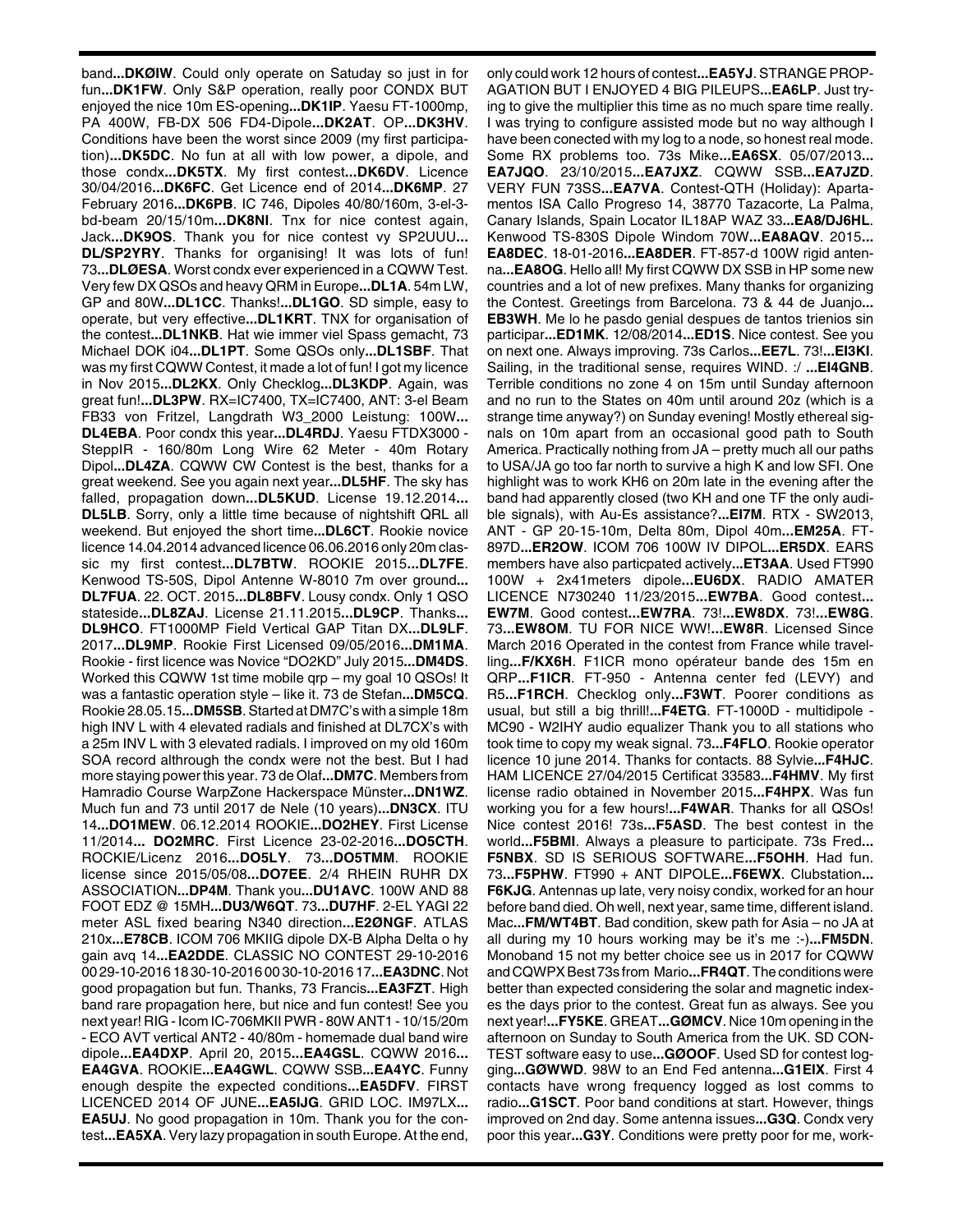ing on the edge with an indoor folded dipole. So I missed multipliers at DX distances for the most part. Still managed some useful QSOs though and enjoyable as always. Many thanks to those with good ears!**...G3YRZ**. CONDITIONS WERE AWEFUL THIS YEAR**...G3ZGC**. Poorer propagation all round than last year. 10m was very disappointing. Used SD by EI5DI as logging program since it is so easy to use**...G4ADJ**. The lack of propagation to US and VE from northern Europe was staggering. This appeared to also affect 40 and 80 which also seemed harder than usual. The new technologies seem to find new ways of creating of dreadful signals including poor equalisation and room echo plus splatter from overdrive and insufficient PA bias**...G4CWH**. Conditions quite poor for me. Almost nothing on 160m and 10m. Worst score for some years!**...G4DDL**. TS480HX 150W Hamstick Antenna Sorry limited time to participate 73s to all**...G4HBI**. Another enjoyable weekend playing radio. Difficulty working the Caribbean but no problem with South America**...G4IDF**. Who turned the bands off?**...G4IUF**. Conditions average. Rx set up worse than hoped. Apols to those I couldn't hear**...G4L**. Just a scant half hour for a bit of fun**...G4MAD**. First Time! Wire antennas**...G4OZG**. My thanks to all those who took the trouble to reply to my qrp signal. As usual a great contest. First time using my new GAP Titan DXmagic!**...G4Q**. I need a bigger garden – 50ft is just not long enough for wires**...G4SHF**. Limited time available, so dipped in and out when possible**...G4WQI**. GOOD FUN DESPITE POOR CONDITIONS**...G5E**. Enjoyable contest with some good openings on the lower bands**...G5O**. TS590S 50W into a 2-el beam on 20 & 10m. Full size G5RV on 80m**...G6DCT**. This was going to be a checklog but what then thought why not enter ha**...G7HJX**. Half hearted effort. Recovering from illness so not able to give it all I could**...G7PVZ**. Band conditions very poor, massive QRM all up the band. Contact with LZ3ZZ may be mislogged as G7UGB**...G7UGC**. Besides poor conditions for me still working with faulty ants therefore suffering. 73s**...G7VTU**. Very tough going, half the score of last year**...G7Y**. Search n Pounce. Not as many stations as in 2015. Lack of DX stations. Enjoyable contest**...G8ZRE**. Band conditions! 10m opened. 15m & 20m very poor**...GI4SJQ**. Conditions poor hard slog**...GMØOQV**. The contest was very hard going due to the conditions. We had some minor technical issues all resolved before the contest. It was tremendous to see 3 x brand new UK Foundation licence holders sitting down and operating. All slow to start with but within 30 minutes were operating as if they had done it for many years. It is seeing this that makes it all worthwhile. Lastly we all had some great fun along the way**...GM2T**. Good activity**...GM3A**. FT1000MP AV-620 for 20, 15, 10m. Dipole 40m. No antennas for 80 or 160m Conditions challenging**...GM4JYB**. Tough conditions. Low bands particularly.**..GM4M**. First time ever entry, just dipped my toe in the water. I'll be back!**...GM8YUI**. SINGLE OPERATOR MALCOLM GM3TAL**...GS8VL**. Just for fun entry band conditions not good here for QRP**...GU4YBW**. Serious health issues in last couple of months. Major surgery in hospital and a long recuperation period but nothing was going to stop me for getting on in CQWW, THE CONTEST. Not well enough for the usual full-on SO2R so just a limited few hours in the 24 hour LP Classic. CU all next year for sure**...GW4BLE**. Very poor conditions, very hard going!**...GW4EVX**. After the first day with low power I freed my old Heathkit PA from dust, to enjoy my damaged nerves. My rig: FT3000DX (SB201-350W), EX14 12m up, Dipol 10m up**...HA1BC**. Overall bad CONDX for DX but good for EU. Thanks for nice contest! Best regards from Hungary Charlie HA4XH**...HA3DX**. RIG: FT-847 ANT: W3DZZ**... HA3FMR**. It was great! Thanks everyone**...HA3FUT**. Thanks for the calls and QSOs guys! 73/DX Joco**...HA3OU**. IC 756 PRO III.. 5W, ANT: INV.V**...HA5NB**. RIG: FT950+FL2100Z PWR:

400W ANT: Vertical**...HA5UA**. K3 \* 100W 3-el yagi GPs dipoles**...HA6NL**. TEN-TEC OMNI 5 \* 100W INVERTED VEE GP**...HA6NW**. FT-757GX, HF4V, DIPOLES**...HA6PJ**. TRX: IC-746 Ant: wire dipols, for all band**...HA8CQ**. Elecraft K3 100W Antennas Force 12 C-4s ( 2 el on 28/21/14 MHz Dipole on 7 MHz) Dipole 3.5 MHz and Inverted L used on 1.8 MHz**...HB2ØAA**. Working Conditions: Yaesu FT5000MP Ameritron AL1500 Momobeam MB6HD Kelemen 40-80m Kelemen 40-80-160m**...HB2K**. One for my favorites contests**...HB3YKU**. 10W output FT-897 Antenna 15m wire with 1 almost QRP**...HB9AYZ**. Rig Yaesu FT-2000, Ant Spiderbeam 20/15/10m, G5RV 160/80/40m**...HB9BUN**. Just for fun**... HB9EMP**. First license date July 25, 2015**...HB9FXU**. Tnx to all staff behind! Rig ICOM-7200 100W Antennas 2-el SteppIR resp. 40/80 m trap dipol both 12 m over ground. Conditions where fine, high power stations needs a lot of frequence space. Hpe cu next year, 73 de Rudolf**...HB9MXY**. Excellent Contest. Poor propagation but nice openings on Sunday. Great team, everything went smoothly. 73**...HB9PUE**. TS530 HL2200 ONLY WIRES no INTERNET no ASSISTANCE PLENTY OF SLEEP**...HC2AO**. FTDX3000, KT34, HF9, INV-V, 2x89m Beve**...HG6V**. I am region 25**...HL1ZIX**. VERY GOOD CONTEST, GOOD CONDI-TION**...HP1ALX**. ONE TOWER - ONE RADIO - 500W**...HP3SS**. Rookie March 9, 2016**...HQ1LEO**. Great Contest and excellent Propagation. Cu Next year!**...HR2DMR**. Terrible condx to North and South America due to solar disturbance and with the K index ranging from 3 to 5 during the contest**...HSØZDX**. Really hard this year conditions very bad. But good contest as always**...HSØZHC**. First licensed on 21 july 2016**...HS8JKY**. Thank you every station. See you again next year!**...HS8LVC**. 8.1.2014**...HZ1HZ**. Enjoyed the limited time of operation. Conditions were reasonable and even worked into the US & Canada on 10m – something I didn't expect to do given the present propagation. Thanks to all for the contacts and to CQ for sponsoring**...HZ1PS**. Cattiva propagazione per un operatore novantaquattrenne**...I1RB**. Rtx FT817 ant wire calculated tap 40 mtr long**...I2BPP**. ICOM 7300 - OPTIBEAM 12/4 VERTICALE Home Made 80m**...IB3A**. Thank you to all and good luck! Sal**...IB9A**. It was our second contest effort after the big fire that, last summer, destroyed the woods and a lot of important hardware outside our shack. We lost the 40m 4-square, hundreds meters of coax and control cables to some yagis, all RX antennas and more. Then, we had to build and use some field day style wire antennas for 40, 80, and 160m, without any RX antenna because not enough time to setup, just to have all the six bands available to join the contest. It was anyway a new good opportunity to have fun all together and for interesting training for some young operators who joined us to be part of the game**...IB9T**. TRX: Yaesu TFdx 1200 ANT: R.dipole for 10/20m. Trap dipole 40/80m Acer 5750G Windows 7 Rigexpert TI-5 MixW 3.2.1 (R)**...IK2AUK**. Rig: FT991 - PWR: 50W - MULTIBAND VERTICAL ANTENNA 10-80m. OPERATOR GIGI**...IK2MXM**. Please use as control TNX**...IK2QPO**. Always contest nr.1 My first WWDX was in 1991 few days after licenced!**...IK2SAI**. Scarsa propagazione**...IK3SSW**. The best contest of the year. 15m really interesting and fun**...IK4LZH**. anche se in condizioni non ottimali mi sono comunque divertito ci sentiamo alla prossima edizione. 73**...IK4RVG**. CATEGORY OVERLAY CLAS-SIC**...IN3EME**. Much fub on QRP!**...IN3YKS**. Beautifull contest**...IO1C**. FT 920 OB6-3M**...IO9R**. IQØWY - Amateur Radio Society - Formia (LT-01)**...IQØWY**. See you next year. I love this contest!**...IQ1KZ**. TS-2000 ANT. VERTICAL AND DIPOLE**... IQ2CU**. Thanks to Ari Lissone to let us use their radio station**...IQ2LS**. Tnt to all**...IQ2XZ**. ARI BOLOGNA club call 70th anniversary op. by IK4AUY (qth loc JN54QM). TS590SG, 3-el yagi 17m, p out 500W. Log Qartest. QSL Manager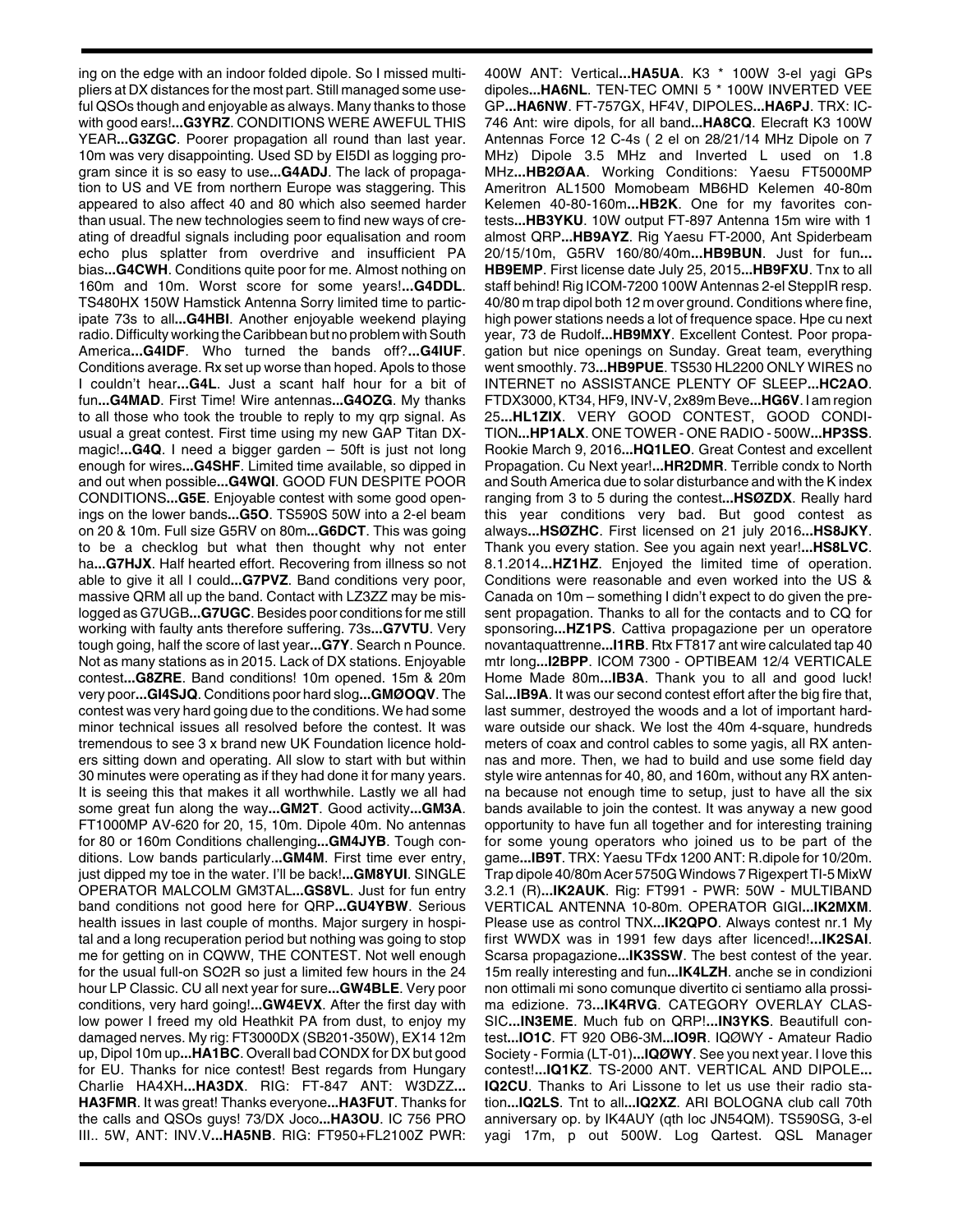IZ4FUE**...IQ4BQ**. Just few hours at club station enjoying with friends**...IQ5FI**. Evento affascinante uno dei pochi che riesce a coinvolgere tutti i radioamatori delmondo amanti del dx. Sicuramente. Stato un fantastico battesimo per il nostro team e per i neofiti delle hf**...IQ8YT**. Ars Circolo di Alcamo TP01**...IQ9QL**. Poor propagation but i enjoy the contest**...IR2L**. IK4ZHH**...IR4E**. QTH Contest Station IZ6ERS**...IR6A**. TNX very pleasure CQWW CONTEST**...IR7R**. First contest in magic band for me. New Beverage antenna. Size 56 meter.**..IR8W**. Tnx to all!**...IR9W**. Dipole antenna for the band of 14 MHz. YAESU 897 100W. Very happy with the result with minimal equipment**...IR9Z**. Ci siamo divertiti. Al prossimo Contest**...ISØFEZ**. MONTE ARMIDDA RADIO TEAM 2016**...ISØM**. Wire dipoles for 160m and 80m, rotary dipole for 40m rotary triband dipole for 20-15- 10m**...ISØXDA**. CQ WW SSB 2016 Log**...IT9DGG**. Ottimo Contest**...IT9DVZ**. ROOKIE**...IT9GAK**. First license 21/09/2015**...IT9GBF**. Date first licensed: 21/07/2016**... IT9GQH**. During the first day of the contest I was traveling so i worked only for participation. Propagation is not good specially on 10m, hoping better for next year**...IT9OPR**. I operated from my sailboat with a simple wire antenna! Tks**...IT9PZM**. Ottima propagazione. Ho fatto poco ma mi sono divertito, grazie a tutti 73**...IT9TFX**. ROOKIE - licenced 23 september 2014**...IU1DEI**. License 24/10/14**...IU1DJH**. Date of the first license: 02 April 2015**...IU1EAF**. 02/2015**...IU2DUP**. 73**...IU3EDK**. CATEGORY-ROOKIE / DATE OF LICENSE 2014**...IU3FCR**. Classic**...I U4BUQ**. License date 2014-07-15**...IU4DAF**. FIRST HAM LICENSE 2015**...IU4FMO**. Nice contest, lots of stations on the air and a lot of fun even with a vertical and a wire. 73 Alessandro**...I U4FNO**. ROOKIE 2015**...IU5DVC**. License date 19/06/2015**...IU5FFM**. ROOKIE General authorisation AUG/ 16/3901 obtained 02/08/2016**...IU5HJU**. HELLO MANY TNX FOR GOOD CONTEST OPERATE NOT INTERNET NOT CLUSTER ONLY MAN ON VFO ICOM IC 765 VERY GOOD PROPAGATION SATURDAY OF 10M GOOD OF 20M AND 40M IN DINNER ITALIAN HOURS 160 ACTIVE SUNDAY OPERATE LOW POWER WITH G5RV LONG, 160-10M AND ICOM IC 765 MIKE / EARPHONE HOME MADE BY COM-PUTER SYSTEM (ELECTRETE MIKE) BEST 73 DE PAOLO**...IV3BCA**. Among the most exciting contest in the whole year. Several new ones, quite fair discipline, again an excellent occasion to increase the log and test the station**...IV3EWO**. The date first licensed 08/07/2016**...IV3GPV**. RTX ICOM IC-756 PROIII ANT. ULTRABEAM YAGI 3-EL. 6-20mt. TOWER 9 Mt. 500W (ACOM 1010)**...IWØBCF**. RTX ICOM IC-706 ANT. YAGI 3-EL. 10-15-20m. TOWER 3 Mt. 100W**...IWØBLW**. IWØEAC - Italian Contest Club**...IWØEAC**. After an absence of three years I am back with few hours (14h ony) of activity. My set up (IC756 proIII, PA 500W, FD4, 2-el 20-15-10m) and propagation did not help me so much, anyway I am glad to be operative during this contest. I'll try again nex time for a longer presence. 73**...IWØG-TA**. Tnx to all**...IW1RGP**. FIRST OUTDOOR EXPERIENCE. CAT. MULTI/MULTI**...IW2CTQ**. Yaesu FTDX 3000 - Vertical 4 Bands**...IW2EVH**. This contest was pure fun! All were ok, good opening in 10-15m on saturday with NA and SA, mostly I've operated in S&P because low power don't permit to run or keep a frequency. Saturday night I've worked good conditions with AS, made QSO with JT and YB, despite I don't have 160m antenna. Sunday propagation was a little bit closer, with short skip, made tons of european stations. Checked all objective i had, as 1,000 QSO and 1 million points. See you next time 73!**...IW4EGX**. dxcc\_ssb\_2016\_iw8dqy**...IW8DQY**. This year no time to setup the contest station at II9K so a good opportunity to check antennas at home! See you next year**...IW9FRA**. CLASSIC**... IW9HRQ**. Tried to enter as monoband, on 80m, where my setup usually has hard times, to improve operating and have DXCC

on 80m grow. It's the only way to go I admit for an ham operator. Easy things are the shortest path. Ham radio needs the longest. Had fun and enjoyed my radio time!**...IX1CKN**. Beautiful contest, but not good propagation. The my multiple new vertical antenna HFHWA works very well!**...IZØDXD**. I apologize for being late, but I had problems with work**...IZØHLY**. FT-2000 DualBeam Pro Dipole Thanks for fun. Propagation was mediocre in 15m**...IZØIRH**. Good activity, but not good propagation (imo) KENWOOD 570D, POWER FIXED AT 4,7W BY INTERNAL REGULATION**...IZ1DGG**. My little contribution, thanks to all**...IZ1KGY**. My first time over 300 QSOs (My best was 166 QSOs on 2014), very very happy. Simple conditions in my side. Old vertical antenna for 27 Mhz with autotuner (working good on 10-15m) and 21 meters of electric cable on the roof of the home near me. hi hi. Working well on low bands. Propagation not strong but many stations on the air. See you next year. Ciao!**...IZ1MHY**. Tx Drake T4XB, RX Softrock Ensemble II as RX, Ant. T2FD 5- 30Mhz**...IZ2OOS**. CQWW SSB**...IZ2QGB**. Super contest, very good.**..IZ2ZQP**. Checklog**...IZ3WXR**. Ciao a tutti**...IZ5IMD**. Hard hard job cqww with kx3 and ma 3800 multiband antenna on balcony. 73**...IZ5JLF**. I did a cameo on saturday evening to spend a few pleasant hours on 160m**...IZ5MOQ**. WONDERFUL CON-TEST. 73s de Salvatore La Torre**...IZ6DWH**. Beautiful contest, unmissable, excellent participation shame about the poor propagation conditions which limited a little fun. Happy to have improved the score of the last edition. Appointment to the next edition hoping to further improve both the score for the Setup. I thank especially all stations who have had the patience to connect. SETUP RTX ANT. Monoband Yagi 4 elements GAIN HY LB204-LJ AMPL. 73 de Giovanni**...IZ8GUQ**. My power is only 300W**...IZ8LNG**. I joined contest partly**...JAØBJY**. It was fun!**...JAØCLB**. I enjoyed the contest**...JAØEVI**. I enjoyed the contest**...JAØGCY**. I enjoyed the contest**...JAØNFP**. I enjoyed the contest**...JA1AHS**. 100W**...JA1AZR**. The worst propagation in more than 5 years! I started out with LP, but changed to HP on Day 2, seeing that there would be no improvement of propagation. In the end, zero Zone 14 and only one Zone 5 (thanks to K3LR). We are heading for a long winter of solar cycle**...JA1BPA**. I participated in this contest only at short time. But I enjyoed it.**..JA1CRJ**. I enjoyed the contest**...JA1CUF**. I enjoyed the contest**...JA1DBG**. I enjoyed the contest**...JA1DCK**. I enjoyed the contest. FTDX5000 200W**...JA1DCO**. Enjoyed QSO but CONDX NG**...JA1DSW**. Tnx nice contest**...JA1FWS**. I enjoyed the contest**...JA1FYA**. I enjoyed the contest**... JA1GHR**. I enjoyed the contest**...JA1IXY**. I enjoyed the contest**...JA1JLP**. I enjoyed the contest**...JA1LKY**. I send this for checking log**...JA1MRM**. I enjoyed the contest**...JA1NFD**. I enjoyed the contest**...JA1OHP**. TKS TEST**...JA1PCM**. I enjoyed the contest**...JA1RYC**. I enjoyed the contest**...JA1TMG**. I enjoyed the contest**...JA1UII**. I enjoyed the contest**...JA1UOA**. Thank you, we participated in the contest which was being looked forward to. We thought that the ionosphere was not in a good state. However, there were many participants in an Asian area and the band of daytime was prosperous. We are this time. The situation of radio equipment had fallen into the worst state. We left the regrettable result at this time, however, probably, we continue having a dream**...JA1YPA**. I enjoyed the contest**... JA2HBK**. I enjoyed the contest. Thank you**...JA2HNP**. I enjoyed the contest. MNY TNX!**...JA2HYD**. Thanks CQ WW SSB Contest**...JA2IXS**. Aich Preficture 20**...JA2JWH**. ICOM IC-7100 100W OUTPUT INV VEE 12AVQ Triband Vertical**...JA2KKA**. I enjoyed the contest**...JA2LRD**. I enjoyed the contest**... JA2MOG**. ANT: 40m-14mH DIP RIG: IC-741S PWR: <5W**... JA2MWV**. I enjoyed the contest**...JA2QNV**. GOOD CONTEST FTdx5000 3-EL QUAD**...JA2XLV**. I enjoyed the contest. winner**...JA2YEF**. RIG YAESU FTDX9000D 200W ANT 7-EL YAGI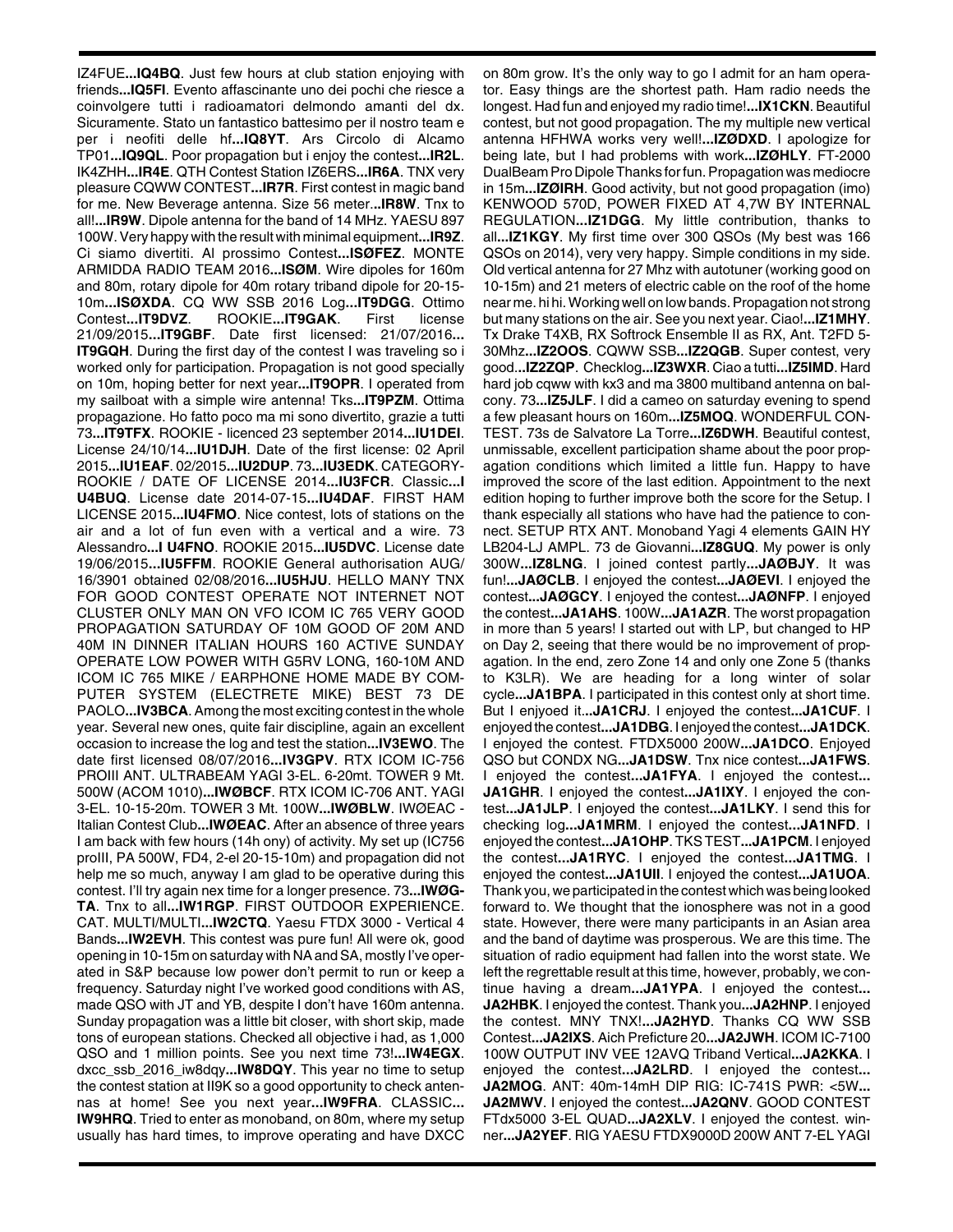for 15m and 2-EL YAGI for 40m. Thanks for a nice contest!**... JA2YKA**. Because of low sunspot number, the contact of 10m, 15m decreased sharply**...JA3AOP**. I enjoyed the contest by New Ant**...JA3DVJ**. Paper log typed by VE3EJ**...JA3EBT**. I enjoyed the contest**...JA3ENN**. I enjoyed the contest**...JA3FRI**. I enjoyed the contest**...JA3HKR**. I enjoyed the contest**...JA3KDJ**. I enjoyed the contest**...JA3OLO**. I enjoyed the contest**...JA3PFY**. Great contest, picked up some new Calls**...JA3QOS**. I enjoyed the contest**...JA3UVR**. 1**...JA4AQR**. I enjoyed the contest**... JA4BEV**. I enjoyed the contest**...JA4CSJ**. I enjoyed the contest**...JA4ENY**. I enjoyed the contest**...JA4EVN**. I enjoyed the contest**...JA4EZP**. All logs except 15m are only for Checklog. Condition was very bad**...JA4OPW**. I enjoyed the contest**... JA4RWN**. I enjoyed the contest CQWW SSB**...JA4UDN**. I enjoyed the contest**...JA5FBZ**. Icom IC756 4-el yagi 12m H**...JA6EFT**. I enjoyed the contest**...JA6FCL**. I enjoyed the contest**...JA6HXW**. I enjoyed the contest**...JA7BEW**. From 80m to 10m, I enjoyed a contest with the antenna using the fishing rod of 5m in length that I put on outside a window**...JA7KQC**. I enjoyed the contest**...JA7QVI**. I enjoyed the contest**...JA7RPC**. I could also enjoy this contest this time. Thank you**...JA7SSP**. I enjoyed the contest**...JA8DKJ**. This year I entered SOA20m again. Condx was not good and very tough. But fortunately I managed to work 38 zones (missed 34, 40). This would be the last CQWW SSB from my radio QTH for 43 years. Cu all from somewhere next time! 73s Akira**...JA8RWU**. I enjoyed the contest**...JA8TGD**. Though condx were poor, I could enjoy it vy much**...JA9CCG**. I enjoyed the contest**...JA9EJG**. I enjoyed the contest**...JA9GEW**. I enjoyed the contest**...JE1AYU**. Thank you all**...JE1BMJ**. I enjoyed the contest. FTDX-5000MP 200W**... JE1CWQ**. I enjoyed the contest**...JE1GZB**. I enjoyed the contest**...JE1REU**. I enjoyed the contest**...JE1RXJ**. I QRV on 80m single band low power. The condition was not good as a last year. 2016 year was 2027 points. 2015 year was 2210 points. 2014 year was 1610 points. 2013 year was 1748 points. 2012 year was 1242 points**...JE1SPY**. IC-706mk2M 50W**...JE2OTM**. I enjoyed the contest**...JE4URN**. I enjoyed the contest**... JE6CMG**. I enjoyed the contest**...JE6JRI**. I enjoyed the contest**...JE6PJP**. About the station**...JE6RPM**. I enjoyed the contest**...JE6RXE**. I enjoyed the contest**...JE6TUP**. I enjoyed the contest**...JE9QMZ**. I enjoyed the contest**...JF1LMB**. I enjoyed the contest**...JF1OVA**. Thank you all stations!**...JF2FIU**. FTDX3000M(50W) Whip on my balcony**...JF2KWM**. I enjoyed the contest**...JF2WXS**. Running 1W output into Dipole**... JF3KQA**. Even dipole antenna, it was enjoyable**...JF3PLF**. I enjoyed the contest**...JF8LPB**. I enjoyed the contest**...JG1GCO**. I enjoyed the contest**...JG1GPY**. FT-897DM 50W, DP ANT 8mH**...JG1LPL**. RIG FT-991M ANT mobile whip License JAPANESE 3rd class**...JG1NCL**. Very fun contest. I want to spend much longer period next year. Thank you**...JG1TUC**. TNX!**...JG2REJ**. I enjoyed the contest**...JG2RFJ**. I enjoyed the contest**...JG3EWE**. I enjoyed the contest**...JG3KMT**. I enjoyed the contest**...JG4AKL**. Thank you so much**...JG6ALR**. RIG: IC-7000, ANTENNA: 2-EL YAGI**...JHØILL**. Bad CONDX! Only enjoyed making contacts with friends of mine**...JHØKHR**. I enjoyed the contest**...JHØMXV**. I enjoyed the contest**... JH1BCS**. I enjoyed the contest**...JH1EVD**. I enjoyed the contest**...JH1EYM**. Thanks for the QSO in the Contest**...JH1FNU**. I enjoyed the contest**...JH1GLJ**. QSO: 21325 PH 2016-10-29 0551 JH1HHP 59 25 AH2R 59 27 0 QSO: 21238 PH 2016-10- 29 0600 JH1HHP 59 25 VK2XZ 59 30 0 QSO: 21278 PH 2016- 10-29 0611 JH1HHP 59 25 VK4KW 59 30 0 QSO: 21316 PH 2016-10-30 0154 JH1HHP 59 25 AH0K 59 27 0 QSO: 21330 PH 2016-10-30 0244 JH1HHP 59 25 BY5HB 59 24 0 QSO: 21201 PH 2016-10-30 0255 JH1HHP 59 25 KH6J 59 31 0 QSO: 21302 PH 2016-10-30 0325 JH1HHP 59 25 BG5BWZ 59 24 0

QSO: 21221 PH 2016-10-30 0647 JH1HHP 59 25 BA4DL 59 24 0**...JH1HHP**. I enjoyed the contest**...JH1HIC**. I enjoyed the contest**...JH1JNJ**. Poor Condx – Only Local QSO!**...JH1MTR**. I enjoyed the contest**...JH1OGC**. I enjoyed**...JH1OVY**. I enjoyed the contest**...JH1SUU**. I enjoyed the contest. But Condx is very poor on 10m**...JH2RMU**. IC-7600M Power down. ANT 10m/15m 4-el CQ OATH: I swer using QRP5W OUT**...JH3DMQ**. I enjoyed the contest**...JH3GMI**. I enjoyed the contest**...JH4CES**. I enjoyed the contest. Thanks for many stations**...JH4FUF**. Great contest**...JH4UYB**. I enjoyed the contest**...JH6QIL**. I enjoyed the contest on 10m**...JH7SSJ**. I enjoyed the contest**...JH8CXW**. I enjoyed the contest**...JH8WGT**. I enjoyed the contest. I can do many QSOs with DX Station**...JH9CEN**. /2 Kani-City Gifu JAPAN TS-590DG 50W ANT VDA**...JH9DRL**. Condx was poor, but I enjoyed Big Contest**...JI1ALP**. I enjoyed the contest**...JI1BDQ**. I enjoyed the contest**...JI1CIN**. I enjoyed the contest**...JI1JPJ**. Date of First License of Operator Issued 03 August 2015**... JI1NZA**. I enjoyed the contest. However, it's past deadline. I submit my log as CHECKLOG**...JI1RSF**. IC-7800 with IC-PW1, 10m-4el-CQ, 15m-4el-CQ, 20m-6el-Yagi, 40m-4el-Yagi, 80m-Sloper**...JI2ZEY**. I enjoyed the contest by QRP using homebrew 2-el HB9CV beam**...JI3CJO**. I enjoyed the contest**...JI4WHS**. I enjoyed the contest**...JI7EMD**. I enjoyed the contest**...JJØNSL**. I enjoyed the contest**...JJØPJD**. I was running 5W with mobile whip Ant. Thank you**...JJØSFV**. Tnx**...JJ1ENZ**. Poor condx**... JJ1RDX**. I enjoyed the contest**...JJ2ICA**. Operating location is "Tarumi-ku, Kobe-City in Hyogo" RIG is TS-850S and ANT is GP**...JJ3TBB**. I enjoyed the contest**...JK1GKG**. I enjoyed the contest**...JK1LSE**. I enjoyed the contest**...JK1NJH**. I used power less than 5W**...JK1TCV**. I enjoyed the contest**...JK1WEY**. I enjoyed the contest. Everyone QSO Thank you communicate!**...JK2AQT**. Thank you very much**...JK3NSD**. I enjoyed the contest**...JM1CMA**. This year was one of the worst condition I've ever participated contest. Anyway contesting is always fun for me. See you in the next contest on the air**...JM1LPN**. I enjoyed the contest. MAX POWER: 50W**...JM1RMI**. I enjoyed the contest**...JM1TGW**. I enjoyed the contest**...JM2LHB**. I enjoyed the contest**...JM3QIS**. I enjoyed this contest**...JN1DNV**. The actual maximum power output used is 5W**...JN3DMJ**. IC7600 100W 20mH Whip**...JO1KVS**. RIG: FT-2000D ANT: 8mh HB9CV DP**...JO1SIM**. I enjoyed the contest**...JO3PDT**. 2014.8.27**... JO4GMS**. I enjoyed the contest**...JO7RAA**. I did make a QSO only with JA1ZGP**...JP1LRT**. I enjoyed the contest. RIG: IC-7000M OUTPUT: 50W ANT: HF15CL**...JP3KPJ**. I enjoyed the contest**...JP3MFV**. I enjoyed the contest**...JQ1COB**. I enjoyed the contest**...JQ1EPD**. Many thanks for the nice contest**... JRØBUL**. I enjoyed the contest**...JRØDZH**. I enjoyed the contest**...JR1AKD**. Always Low Power and Long Wire**...JR1CAD**. I enjoyed the contest**...JR1EMO**. I got many Asia and OC Stns**...JR1EMT**. I enjoyed the contest. JST-245/DP. ATU+Wire**...JR1LEV**. I enjoyed the contest**...JR1MEG**. The condition wasn't so good. I enjoyed having QSOs. The maximum output power in the contest was 5W**...JR1NKN**. I enjoyed the contest**...JR1QBA**. I enjoyed the contest by QRP**...JR2EKD**. TS590 YP-3**...JR2MIO**. 74 YEARS OLD Category:single ope silver SOSV**...JR2PAU**. I enjoyed the contest**...JR2PMT**. I enjoyed the contest. Also I was upseted by OTH**...JR2TDB**. I enjoyed the contest. Thank you**...JR2WLQ**. EU from LP was opened in 2nd day**...JR3RIU**. I enjoyed the contest**...JR3XNL**. I enjoyed the contest**...JR4CTF**. I used QRP(5W)RIG**...JR4DAH**. I enjoyed the contest**...JR8ORC**. Condx was not good. But enjoyed very much. Great contest**...JS1OYN**. I enjoyed the contest**...JS3LSQ**. I enjoyed the contest. MAX POWER 100W**.. .JS6SRY**. Rookie. First licensed September 29, 2015**... JS6TQS**. I didn't know what to expect from Hawaii with a 5W Yaesu FT-817 and a Buddipole vertical dipole, especially on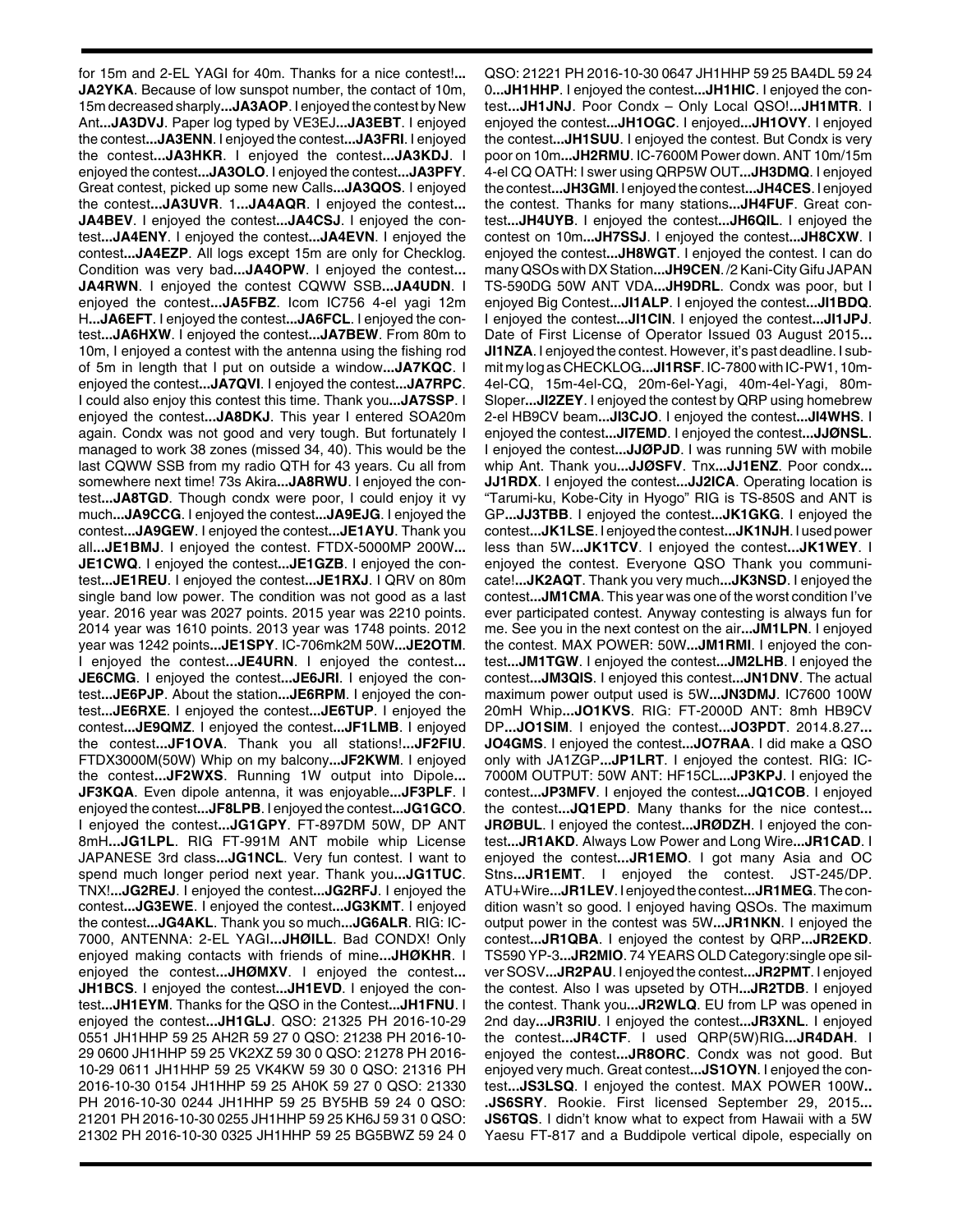SSB. I was surprised at how many of the big guns actually heard my peanut-whistle station in the middle of the Pacific**...KH6BE**. 50W FLEX 1500 PAPER LOG ORIG**...KH6DH**. THANKS FOR ALL THE CONTACTS. THOUGH CONDX WEREN'T GOOD IT STILL WAS BETTER THAN WE EXPECTED. ALMOST NO OPENINGS TO EU REALLY HURT. THANKS TO ALEX, KH6YY, FOR LETTING US USE HIS STATION**...KH6J**. K2WR=YANKEE CLIPPER CONTEST CLUB**...KH7CW**. No internet**...KW4XC/HI9**. What a waste of time. K-index 3-5 the whole weekend!**...LA3S**. We ran contest from a rented cabin in a forest and used simple portable antennas for operation and three 100W rigs. We learned this time how to setup dipoles for low frequency bands in the forest in the darkness, it was fun!**...LA4O**. loc: JP67am**...LA6BBA**. Icom IC-756 PRO III, SM-20 Microphone, Multiband dipole antennas G8KW and Double zepp**...LA6PBA**. Using 100W and a G5RV 12 mtr up in a laid back operation. K values 3 and 4. S&P all the time. Not easy to be heard**...LA9RY**. Licenced from 26 november 2013**...LB1LG**. Licenced May 10, 2016**...LB4FH**. Licenced 4.4.2014**...LB5BG**. License 3.Feb.2015**...LB8QG**. A big shame that Europens are working stations over 7,200**...LN7TTT**. 200W**...LU1ICX**. 2014- 07-21**...LU2VCR**. Bad conditions**...LU4HK**. cqww 2016**... LW3DBW**. Super contest. vy 73 christopher**...LX/SP2UUU**. Survey for control**...LY2BIS**. RIG DDC SDR Odyssey PWR 5W ANT InvV**...LY3G**. Kenwood Ts-480, 100W, Delta Loop Tnx for contest ,73!**...LY5CB**. 73**...LY5I**. TNX to Arturas LY2W for QTH**...LY5W**. RIG: IC 7000 100W ANT: OB16-3**...LZ2JA**. Short participation to give others LZ multiplier**...LZ2JE**. Hello, Please, credit my report-log only for 40m. Other Band QSOs as Checklog. Regards, Mikhail**...LZ5CA**. 73!**...LZ5U**. Rig: SKY-SDR, Ant: Vertical**...LZ8U**. VERY noisy band. Deep QSB and much QRN. K index was 6 at one point on Friday evening, so we suffered! Good fun though, when I DID pull something out of the bag!**...MØACM**. First time in assisted category using SD for logging and DX Summit for cluster spots High noise levels so instead of QRP ran 25W which was all the antenna matching unit could handle**...MØDZB**. Yes**...MØGDX**. Made the best of some really poor conditions. Pleased with 900 Qs in the circumstances. Sunrise on 80m was possibly the best part of the contest!**...MØMCV**. Terrible conditions most of the time**... MØMPM**. Bad conditions could only work majority euro stations**...MØNST**. First licensed Dec 10, 2013**...MØOSA**. Band conditions poor at my location, North America and far east no chance**...MØRBE**. Need to spend more time and money on antennas. Poor DX cond**...MØSSK**. Poor band conditions. Fun & testing at times cant wait till next year!**...MØYKS**. Slow at times but picked up at the end. Thanks for another great contest**... M1CJE**. Conditions difficult. Couldn't build up the stamina for a decent entry due to multiple distractions. Perhaps next year**...M1N**. Terrible conditions, so our claimed score is well down on last year. Thanks for the QSOs from the team at Cambridge University**...M4A**. Spare time operation as I have to take care of 3-month-old baby :-) Equipment as usual, K3, 5 meter wire, LDG autotuner, Win-Test Just enjoyed once a year SSB contest. 73 Kazu MØCFW, M5Z, JK3GAD**...M5Z**. I passed my Foundation Licence Exam on the 12th June 2015**...M6KNS**. Rookie 1/6/16**...M6RVA**. First multi-multi for M6T since year 2000. Very sadly the driving force behind M6T - Bob Carpenter G4BAH - died in August and we returned to multi-multi in his memory. Dreadful conditions and the UK is just too far north – we listened to 9A and E7 working US stations that we could not hear. Only an abysmal 7% of our QSOs were with the US. Normally it is around 40%**...M6T**. Foundation licence 25/04/2016**...M6YOM**. Date First Licensed 02 APRIL 2016**... M6YTU**. CONTEST NEEDS TO BE LIMITED TO 400W stop 4.5- Khz SPLATTER Against my 3W**...M6Z**. First time DXpedition to

Scarlett Point, Isle of Man www.scarlettpoint.im**...MD1E**. Really poor conditions. 1 hour only**...MM2N**. All with indoor dipoles and 5W**...MM3AWD**. IC7000 & 400W to verticals over saltwater. Station located near Inverness**...MM7X**. Had a great time with just 100W and a wire**...MWØBRO**. Not my best entry. Only worked one day, had to stop for 2 hours due to local QRM :( **...MW1MDH**. My 60th anniversary of entering this contest!**...NH7AA**. Superb noise reduction in the K3S helped tremendously! Thanks to everyone who called me in the contest. High points being called by CN3AA and ZD8W. 73, Dan K8RF/NP2J**...NP2J**. Rookie**...NP3MR**. I return to contest after more than 10 years, this time the propagation don't help, but I have a nice time in the contest. GL**...OA4DW**. Excellent north/south propagation but poor elsewhere**...OA4SS**. Propagation data were proven to be wrong, happily condx were rather good**...OA6Q**. Worst band conditions in a contest i have ever seen**...OE1CIW**. 100W and a vertical on the 6th floor balcony**...OE1HHB**. First Licensed APR 08, 2014**...OE1VMC**. Weekend with a 6-elYagi with NOT working Rotor – not so easy. See You 2017!**...OE1XHQ**. Nice contest. Needs more time for operating. Maybe next year**...OE2IJL**. First licensed 2014-06- 11**...OE2RPL**. Very spotty condx, but still enjoyed it**...OE2S**. TX/RX Keenwood TS940-S Antenna HY End Fed (Longwire) Tnx for Contest hope to have more time next year!**...OE3MCS**. Lizenz seit 2015**...OE3TWA**. YL in Contest**...OE3YTA**. Contesting can be utterly exhausting especially with missing sunspots, a high A and K index and visits from Murphy. But CQWW rocks year after year. Thanks for the contacts**...OE5T**. Big success for my new lw antenna, 100-m long on my new QTH, worked 320 stations on 80m. 73**...OE6HLF**. First problem with Computer, then with sun and after that with amplifier which I got fixed at Sunday. What more could go wrong? Worst contest ever and definitely not satisfied**...OG3MS**. By far the worst propagation that I have ever encountered while working CQWW SSB on the all band category. Staying focused was very difficult and required a lot of short breaks here and there**...OG6N**. Next, please**...OHØX**. 73**...OHØZ**. Licence JAN. 2015**...OH1XFE**. KX-3 & Juma linear & verticals**...OH2BBM**. Terrible condx because of strong aurora but still enjoyed the contest**...OH2BR**. Thanks again for the fine contest, but Aurora destroyed our fun here**...OH2KW**. Split club score to 4/5 Contest Club Finland and 1/5 to Yankee Clipper Contest Club**...OH5NQ**. Checklog.**.. OH6FSQ**. Checklog**...OH6NC**. FT1000MPMK5F ANT: INV.V INV.L**...OK1JOK**. FT817 + Vertical V7+ **...OK1KAS**. IC-7000, 100W, YAGI**...OK1LO**. Why OK stn wrk on CW segment?**...OK1T**. FT-897D 100W ANT: W3DZZ my AGE 83 Years**...OK2BJK**. TS 820 , Ant: LW**...OK2BRQ**. Very bad condx, no answers from many DX, tried ZD8W on 4 bands, no QSO. No JA QSO at all. Great surprise ZL first call on Sunday 20m night. Many thanks for all QSOs, see You all next yr**...OK2FD**. Rig[s] IC-756PROIII-100W, Antena[s] Windom FD5, Dipol 2x40 m**...OK2MBP**. Transceiver FT950 (Power 100W) Ant: CP6 , FD4**...OK2PBG**. GOOD CONTEST WITH MANY STATIONS. SEE YOU AGAIN FRIENDS. TCVR: 70W, ANT: LW 40M**...OK2SWD**. At new QTH OK5Z 5-el YAGI 22 up**...OK3C**. FT/817 + vertical V7+ **...OK4AS**. Thanks for the nice contest.See you in the CW section**...OK4DZ**. GOOD CONTEST WITH MANY STATIONS. SEE YOU AGAIN FRIENDS. TCVR: 70W, ANT: LW 40M**...OK5SWL**. Rig: FT1000MP MarkV, ACOM 1010 Ant: dipole, yagi, beverage, logper Titanex**...OK7O**. FT1000MP, 100W, GP 25mH for TX + 30m loop for RX. N1MM**...OL9R**. First licensed in 27 Oct. 2015**...OMØASA**. TCVR: IC756 100W. Multiband Invee Dipole Ant**...OM7AB**. IC-737A, GP7, G5RV SLOPER, 100W**...OM7AX**. ROOKIE**...OM8ADM**. OTAVA77, power 100W. LW 40m**...OM8AHJ**. NICE CONTEST – MY BEST ONE**...OM8ST**. Disastrous propagation**...ON3ND**. NICE CON-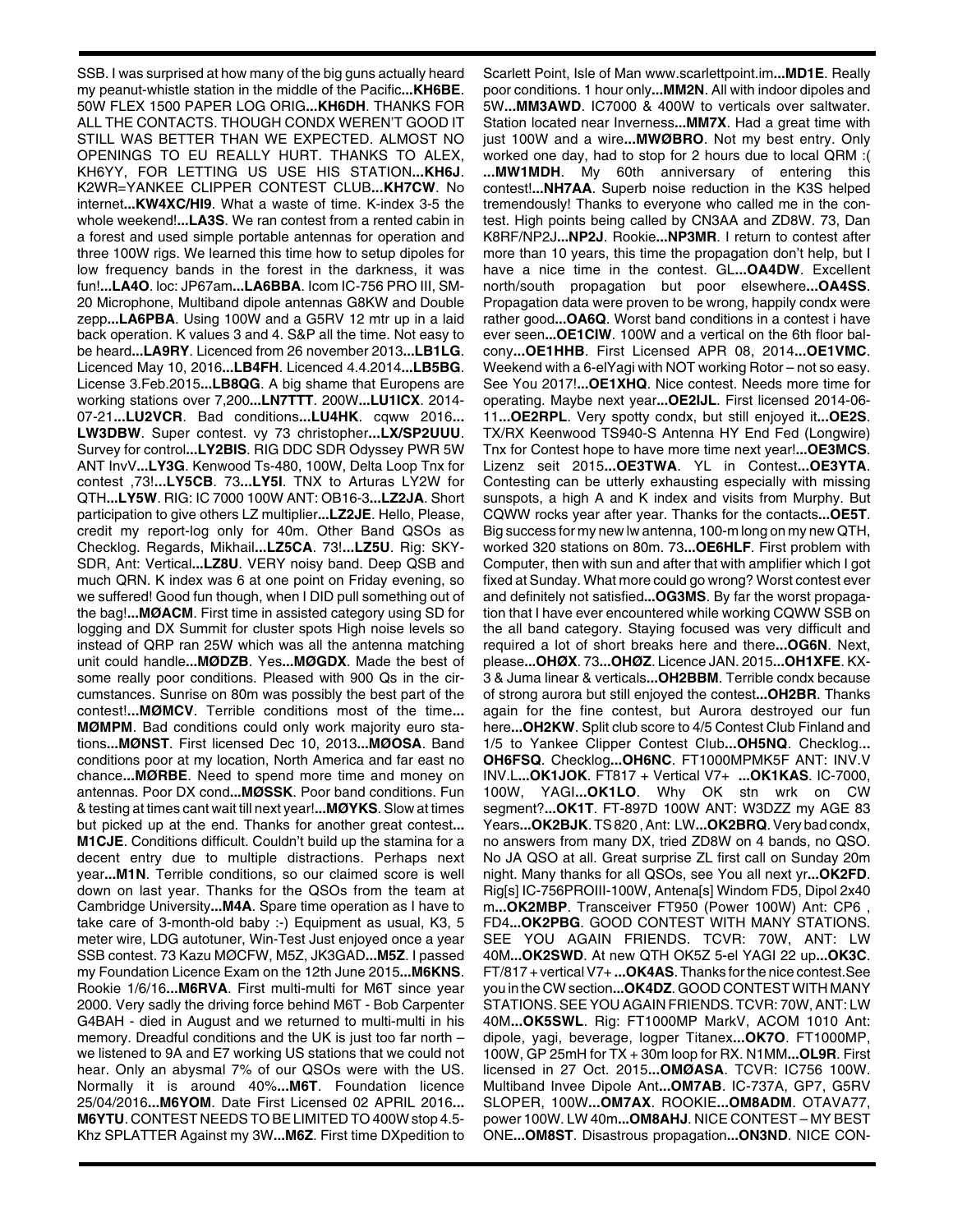TEST 73**...ON3VS**. KX3 3W ant 40/80m dipole @ 2m agl**...ON4ANE**. Many thanks for organizing this contest. 73, Yves**...ON4KCY**. This was first entry 40m single band with 4 square. It was fun to rotate the knob and see S9+++ signals. Enjoy the contest, and see you next year**...ON4TO**. A mix of QRP and SSB means struggling. Results were as planned except for zones and points because of poor propagations to NA and Asia. 10 and 15 looked sometimes like VHF with sporadic-E and meteor scatter Rig 20m up Software**...ON6NL**. Some QSOs made on 10/30/2016 are logged on 29/10/2016**... ON6VOX**. FIRST CALLSIGN AND LICENCE ON3OM NOVEM-BER-04-2015**...ON7ET**. Enjoyed participating for a couple of hours**...ON7PX**. This year only 15m. Bad Conditions got only South Amercia and the caribbean in the Log, miss a lot of US Points**...OO5G**. SO2R**...OR2F**. Very strange condx. Didn't have any pileups to the US**...OR3A**. Thanks again to our great logistical, technical support and culinairy teams. They are the true winners!**...OT5A**. Bad condx. 300W into simple antennas**... OV3X**. Condx was not good with high A-index and low sunspots**...OZ1KKH**. 26-08-2015**...OZ4MU**. Simple setup here – my new FT891 and a 40m GP**...OZ7JZ**. First contest on our new QTH, lots of QRM**...PAØAA**. When restarting on Sunday morning unfortunately N1MM+ refused to run, showing corrupted .ini file, lost configuration so then exported the .adi to stick, started up N1MM on old laptop without cluster, so no more spots and after this lost the will to go all-out, stopping in the evening when reaching a reasonable target**...PAØMIR**. Great time to contest**...PA1MAR**. First WWDX contest after 30 years of QRT. I did feel like a stone age man using pc for logging for the first time! I hope I did okay!**...PA2TMS**. HPE We do it better than last year**...PA3CJP**. Poor conditions but fun. We only did 24 hours, maybe next year again!**...PA3DAT**. Very difficult conx**... PA3DDP**. Nice to make this much QSOs although 10 wasnt open**...PA3DTR**. 100W INVERTED V OPENLINE**... PA3GEO**. FT950, 100W 2 x 7.5 meter on balcony**...PA3GNZ**. Only 1 vertical antenna**...PBØACU**. Tnx for the great contest! First time I did SOSB 160. UA9 was hard to work, I did several attempts to work A73A but didn't manage to work them eventhough they had a decent signal here, luckily I worked 9K2HN for the zone multi. Worked 5 US STATIONS, weak signals! but once you got them,you got them. K1LZ, K3LR, NO3M, K1KI, N5DX i would like to thank the guys of PI4COM! Icom 7600+, ACOM1000, Ant 25Mh RX NONE**...PB8DX**. My first CQWW SSB Contest and only for a few hours**...PC1Y**. CHECKLOG**...PC4C**. Thanks guys! Only checklog this time due to little operating time!**...PC9DB**. Operator's restricted Netherlands Novice class amateur and QRP Station RIG YAESU FT-817ND PWR 5W ANT SWL25 HyEndFed Thanks for a nice contest!**...PD0PMS**. Licensed on the 15th of april 2015**...PD8DA**. Enjoyed this big activity! Eventhough opening Sunday morning on 144 MHz working EA (1000km)**...PE1EWR**. Bad propagation with aurora, but had fun on my birthday. 73**...PE2K**. Rig TS590S, barefoot average output to antenna 50W. Antenna horizontal multiband dipole trapped for 15, 20, 40, & 80m bands. Again I enjoyed the contest, thanks!**...PG1R**. First time QRP with FT817 in the CQWW. Didn't have that much time, but was good fun. Conditions weren't that good for QRP. But nice contacts anyway. 73 de Lex**...PH2LB**. Aiming for number 1 in Curacao**... PJ2BVU**. Operated on holiday in St. Maarten, Conditions were difficult, but contest was still interesting as I was operating from a different corner of the world as usual**...PJ7/HB9FLX**. FT-857D + Long Wire Antenna + 9:1 Unun (100W)**...PP5FMM**. CHECKLOG**... PP5RLC**. What a great contest to join! Thank you all. 73**...PR2W**. The propagation was better than we expected. With 3 stations we had planned to operate M/2, but as the interlock failed we ended up in MM. We had a great pleasure to receive two visi-

tors from Argentina, LW9EOC (Tim) and LW1DTZ (Esteban). Mixed with Brazilians, we made a very happy team in easy-going South American style. TNX for being in our log**...PS2T**. FT 857D > TRIBANDA 3DX3**...PT7ZT**. labre/ms**...PT9AA**. Operators: PU2KBD FABIO, PU2SDX ROGERIO**...PU2KBD**. 13/08/2015**... PU4ABA**. PARANA RADIOSPORT TEAM**...PU5ROP**.Date of first license 2016-02-26**...PU7WAT**. PU8TAJ, Primeira Licena em 26/05/2015. A primeira vez que participo do CQWW SSB. (It is the firt time in this conteste)**...PU8TAJ**. 2016-03- 02**...PU8TAS**. Licensed since 29/10/2015**...PU8WHJ**. CDR GROUP**...PY2CAT**. RADIO IC 7800 MK II, 4 ELEMENTS**... PY2HT**. 10 de Junho de 2015**...PY4VG**. RIG FT2000 with 100W, Antenna KLM KT34XA 6-el, Loc GG54HO**...PY5JO**. Operators: PU5UAI, PU5SKW, PU5WID, PY5VC, PY5ZAR, PU5SVE**... PY5PSA**.TNX 73!**...RØAA**. 31.03.2015**...RØAET**. 73!**... RØCAF**. TNX 73!**...RØQA**. 73!**...RØSI**. TCVR - FT897d, 100W ANT - Cushcraft X7, 21m up**...R1BCE**. 2013**...R2AHS**. FT-850S, ant HF-57**...R2DX**. TNX 73!**...R2EL**. SunSDR-1, 15W, 10/15/20 m - GP, 40m Delta Loop**...R2OM**. Thanks for the contest everyone!**...R3XA**. FT-897D,100W, LW-42m**...R4AC**. FT-950, ant: GP, INV-V**...R4CO**. TNX 73!**...R5DZ**. 352905, Armavir, str. Stepna Razina 184**...R6DR**. Bad cndx**...R7AB**. Rig: K2 Ant: Delta, Yagi**...R7FO**. TNX 73**...R7MM**. TNX for W3DZZ and this his antenna! Disappointing prop**...R9AB**. 73!**...R9AM**. Maritime Mobile at Red Sea**...RAØLQ**. TNX 73!**...RAØUF**. TNX 73!**... RA2F**. My balcony antenna - 4m over ground tilted trap 4-band dipole - work!**...RA3DQP**. 73!**...RA3EA**. 73**...RA3RBL**. Thank you for the nice contest. I used only 5W and Magnetic loop antenna. 73!**...RA3XEV**. FT-897, dipole**...RA4DR**. TNX 73!**...RA4FK**. KENWOOD TS-570D**...RA4LY**. TNX 73!**...RA6ABC**. ICOM-746PRO ANT= 3-el XL-346 100W**...RA6KE**. RIG(s): KEN-WOOD TS-450S; ANTENNA(s): GP**...RA6LIS**. TNX 73**...RA7M**. IC-780 P=90W 73!**...RA9FEL**. 73!**...RA9UAD**. Thanks**... RA9UN**. Homemade**...RC4R**. 73!**...RC9AR**. TRX-IC746, Quad - 2-el 20m, 2-el 15m, 3-el 10m, Inv-V 40 and 80m, Long-W 160m**...RD2D**. YAESU FT-897**...RD5A**. 73!**...RJ3F**. FT857 vp2e**...RK3E**. GL 73!**...RK3PWR**. TNX! 73!**...RK4FAO**. TNX 73!**...RK4FL**. FT 1000MP**...RK7M**. 2016**...RL6K**. 73!**...RM1T**. Licence number: AR-16-00271. Date ofissue: 03.02.2016**... RM3O**. Tnx! 73!**...RM4HZ**. 73!**...RM4R**. HAM since Feb. 2014**...RM8L**. PWR 100W ANT 6-EL 3BAND YAGI, VERTICAL, INV VEE DIPOLE. My best 73! de Igor**...RN2FQ**. Thanks for the contest!**...RN3B**. 73**...RO9T**. TNX nice contest!**...RTØF**. 73!**...RTØO**. Worked SO2R, IC-7600 and FT-1000D (5W) Ant 2-el QUAD, 3-el YAGI Delta 165mtr, 80m 40m: 6-el Caliniar**... RT4W**. RX- K3, FT-1000MP MARK V, 2\*PA=1KW, ANT - 3\*6 STACK (NA), 7-EL (42M UP), A-335 (SOUTH, 30M UP), A-347 (ROTARY, 26M UP)**...RT5Z**. 73!**...RT9TM**. It's vy poor condx, for our 25 years in CQWW SSB activity as RU1A**...RU1A**. IC-746, Delta loop, RH-4010**...RU3XY**. YAESU FT-857D PWR 92W to CityWindom 80-10m**...RU3YAA**. CHECKLOG**...RU4H**. See you next year!**...RU4SS**. TNX 73**...RV7M**. TNX! 73!**...RV9CQ**. 73!**...RWØUM**. Icom 7800 pwr 5W , Ant: ECO vertical, LW**...RW3AI**. 73!**...RW3VA**. 73!**...RW4HZ**. IC 746, LW**...RX3VF**. Many thanks, 73!**...RZ3DOT**. 5W and SSB – killing combination. I even made 14Q QSOs calling CQ. Thanks to all who hear my tiny signal. Catch you all again in next CQWW Contest**...S51DX**. Big changes happening at S53M in last months: New switching matrix supporting 5 TRX; new control, coax, power supply cables; new stack match units for upper four bands; renewed shack (walls, floors, operating tables); new inband antenna (1 amp 2 radio, reverse switch). This was the first full time attempt after complete dismantle and rebuild of the shack. First M/S from S53M with inband antenna. Great tool! OPs doing the hard work were: S53WW, S51FB, S53ZO, S51ZO, even S58A dropped by to do some inband QSOs. S55HH was active in the days before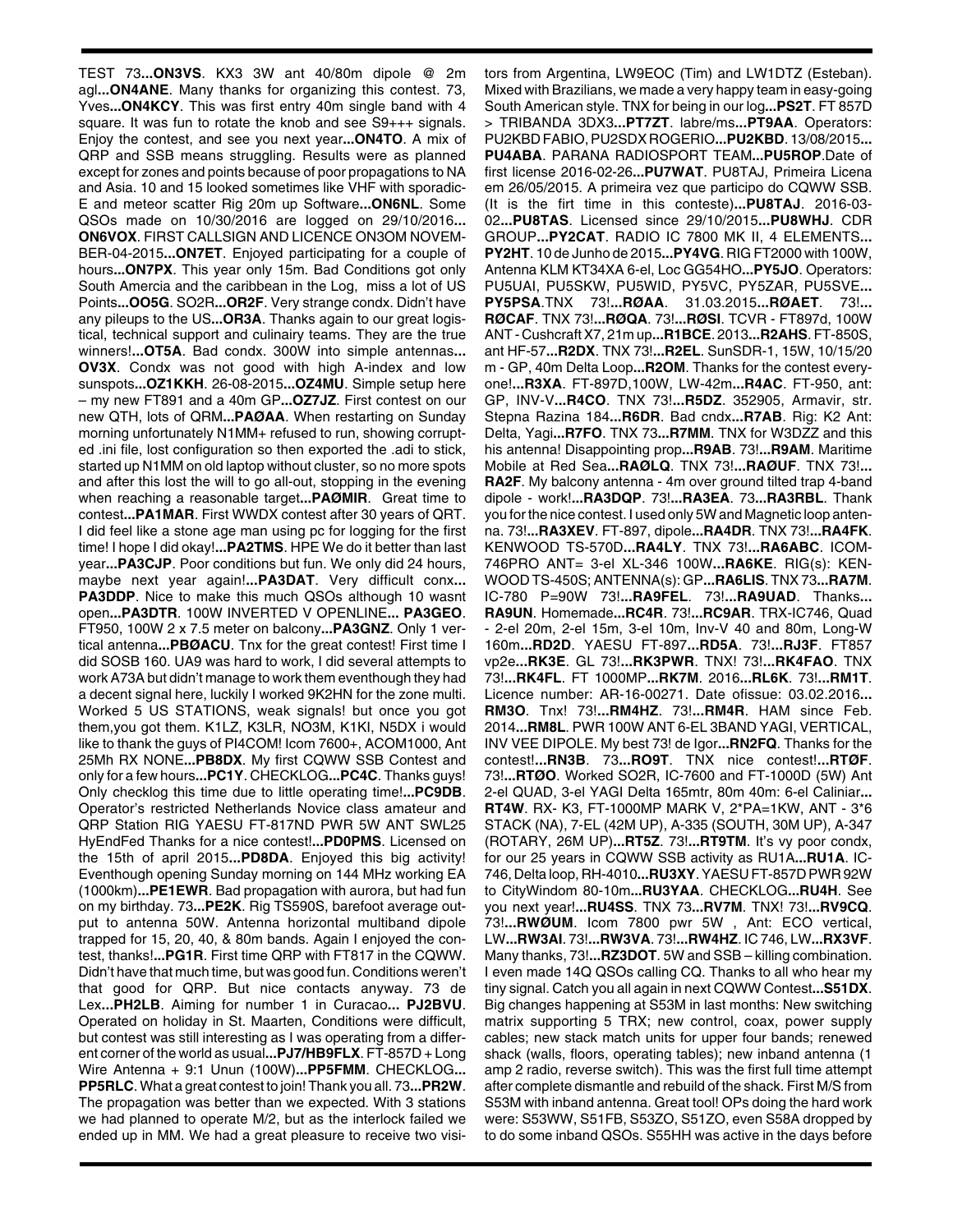the contest so thank you for your help. S52EZ thank you as well for BPF repair. 160m: INV-V 80m: dipole 40m: 4-el KLM, vertical 20m: 6-el KLM, KT34XA 15m: 6-el KLM, KT34XA 10m: 6-el KLM, KT34XA Inband: 40-10m INV-V 200m away RX ant: USA, JA/PY beverages, 80m horizontal loop, 40m vertical loop Stackmatches: SJ2W design, S55O kit Control boxes: SG, 8x2 AG, 1A2R, RS3000 all by 4O3A HP BPF: HP BPF by 4O3A SH5: http://lea.hamradio.si/~s53zo/sh5/2016\_cq-ww-ssb\_s53m/ 73 Simon, S53ZO**...S53M**. Poor conditions most of the time**... SAØBMV**. Had to put time in garden so only 13h active time. Got some good runs and a few new countries on 40m. TY fer qso and 73 de Wille**...SA6BET**. FIRST CONTEST**...SA7CMD**. Well what to say, auroa aurora aurora and well some aurora that is what where mostly on this contest. Could almost not work the lower bands and well it where a struggle when it where in K5-6 but a man has to do what a man has to do) Still fun contest hope for better conditions next year**...SB7W**. All wire antennas FT-920**...SG6T**. YL-Operator**...SI3A**. RIG Kenwood TS2000 PWR 100W ANT Delta loop 84m**...SMØBYO**. Actual TX Power 100W**...SN1J**. Plik utworzony programem "Cabrillo Generator v.2.1.9" (c) SP7DQR**...SN5ØII**. TS480SAT VERT 8MH 80W**...SN5O**. 1st contest in my new QTH. Still barefoot and with wires only**...SN5V**. Bad propagation, strong wind 20m/s, no sleep for hours but always big fun. Any station located to south from me will have better score due to Aurora**...SN7D**. 2015**...SO1MK**. Licensed 05.2015**...SO7BIT**. Radio: ICOM 746 ONLY 100W ANTENA VERTICAL/ 2-EL QQ/ VERTICAL 7- BAND MONOBAND DIPOL 80M**...SP1DMD**. My TX IC 751a = 80W + ant. LW 100m**...SP1FPG**. 20161007**...SP2AS**. TS-850, 100W, ant: windom**...SP2MHD**. Trx 100W ant LW 27m on 160 & 80m and GP 6m on balcony 40m to 10m**...SP2WGB**. IC-765+HM AMP-500W, ANT**...SP3GTS**. Checklog**...SP4MPA**. The worst 15m band conditions ever. No propagation for W, JA, Asia**...SP5DDJ**. Never experienced worse condx in CQWW – it was almost like a local EU contest on all bands**...SP5ES**. RIG: FT-991 PWR: 100W ANT: W-8010**...SP5GNI**. RIG: TS-480 PWR: 100W ANT:GP MV-10 SANDPIPER**...SP5TIM**. TS-850 100W ANT LW**...SP5TZN**. 20M-QSO=467 FT1000MP-Mark V - 100 W. Ant.Dipol 2x5 h=45m SP6DVP-SINCE 1969**...SP6DVP**. 20-06-2016**...SP9ART**. RIG-TS440S**...SP9BMH**. FT-897d/ GP**...SP9CVY**. TRX IC738 80W ANT Inv. V & CP6**...SP9EMI**. IC7100 Delta for 40m**...SP9GMI**. TS850S 100W DIPOLE**... SP9IHP**. TRX ic730 abt 50W ANT G5RV do**...SP9KJU**. RIG FT-450AT ANT GP**...SP9RTL**. Only to check not to pcs**...SP9TPV**. SD is very nice for contesting**...SQ2BNM**. First licensed 25 april 2015**...SQ3MIS**. ant HexBeam**...SQ3MZM**. TRX=FT-950 ANTENNAS=VK2ABQ, W3DZZ, GP5**...SQ5PMB**. 1ST LICENCE 29 Jan 2016**...SQ6PTR**. 8 April 2016 - first license**... SQ8VPS**. 13.03.2015**...SQ9PUW**. 14.03.2014**...SQ9ZAX**. VY POOR PROPAGATION**...SV1CEI**. Rookie (13/06/2016)**... SV1QYW**. LICENSE DATE June 26, 2014**...SV1RMB**. 20 meters was open during the night!**...SV3AQR**. Many problems – short time fun**...SV5/DL6MHW**. 1st licenced 15 February 2015, i have run as rookie last year. I don't know if i can run again. GL TO EVERY-BODY!**...SY1BFI**. Rookie 14/7/2016**...SY1BXD**. Kenwood TS-870, Power: 100W, Antenna Vertical**...SZ4KRD**. TNX**... TA1ARM**. 4-el hm yagi for 10m. Kenwood TS-2000**...TA1BM**. Dipole**...TA1CM**. 73**...TA2ACW**. Elecraft K3S Half wave Long Wire**...TA2AD**. 73**...TA2AKG**. Thank you all amateurs. Best wishes from Ankara, Turkey**...TA2ANL**. 73 & TNX**...TA2BS**. Kenwood TS480 with Homemade 5-band HexBeam antenna**...TA2NC**. 73**...TA2OTT**. Best 73 from Turkey**...TA3EL**. 73 de Mete**...TA3EP**. Per aspera ad astra**...TA3J**. Good contest. TU**... TA3LSD**. 73 & tnx**...TA3MHA**. 73**...TA4ABH**. 73**... TA4ABR**. 73**...TA4ACM**. 73**...TA4AJY**. 73**...TA4AKB**. 73**...TA4HM**. 73**... TA4IRU**. 73**...TA4MA**. Thanks for contest**...TA4PR**. 73s**...**

**TA7EB**. Thanks for nice contest**...TC3P**. Up here on 64N the conditions were no good with 10m blackout and little activity on 15m, all caused by disturbance in the magnetic field. 80m were little better. 20m during day and 40m during night was the quick rule of the day. The highlight? It was EA3CI where a young girl operated the station flawlessly and professionally. The greatest miss – XW1IC in Siam (Laos) which was clear but I did not get through. Thank you CQ guys for organizing this great event**... TF1AM**. Very poor CDX – just hunting new DXCCs**... TF3T**. ROOKIE LICENCE JUNE 2015 licenced HAREC since only june 2015! First CQWW SSB contest, and it's fun! Enjoy to copy OM and the pleausre to contact them on the air in another time**...TK4RB**. 73s Emmanuel F4DSD**...TM2T**. Some computer failures. Lost several Qs**...TM5X**. MY FIRST CQWW PHONE CONTEST WAS IN 1956, 60 YEAR SINCE THAT TIME**...U1BA**. Tnx all fer Contest, 73**...UAØAKY**. RIG: FT-817 POWER 5W; ANTENNAS: 40/20/15M LONG WIRE 42M**... UAØSBQ**. TNX 73!**...UAØSDX**. Kenwood 590s**...UAØUY**. Fine contest! Tnx all for contact! See again!**...UAØWY**. TNX 73!**...UAØXAK**. IC-7600 and 3-el. SteppIR**...UA1AQA**. ICOM-718, ANT-DELTA 160M**...UA1CUR**. 73!**...UA1ZJV**. I had take a part in the contest to test my new Log programm**...UA2FP**. TNX 73!**...UA2FT**. Tks, 73!**...UA3BL**. Lost more than full day because of blackout. Funny and extreme. No propagation on 28 Mhz band**...UA3IVF**. KEN-WOOD TS590 PA 500W GP**...UA3LAR**. 73!**...UA3OQ**. 73! TNX!**...UA3PP**. 73!**...UA4CCG**. FT 2000, GP**...UA4PAQ**. 73!**...UA4SJO**. TNX 73!**...UA6BFE**. FTDX3000. ant. Delta Loop GP**...UA6HLN**. IC-718, Inv. L**...UA9OMT**. YEASU FT-840/ INV.VEE**...UA9QEJ**. TNX 73!**...UA9SMU**. FT-1000MP 100W ANTENA GP**...UA9UDX**. CLASSIC, ROOKIE 03.03.2016**... UB1AKB**. TRV IC-756 PRO3 ANT 1.8-7 MHZ - DELTA 14-28 MHZ - SPIDER Operators 1999 - 2005 of birth TRAINER School club station – Vladimir Chaplygin**...UD3D**. TNX 73!**...UF1M**. 73!**...UI4I**. 73!**...UN2E**. IC-756**...UN7GN**. RIG(s): TS-450; ANTENNA(s): GP, Inverted Vee**...UN7LAN**. TNX 73!**... UN7LAP**. FT-950 Delta-20 Inv-40**...UN7PGA**. 29.03.2016**... UN7ZAF**. 73!**...UN8PT**. 73!**...UN9FWW**. P.O. Box.56 18001 Cherkasy, Ukraine**...URØCB**. TNX 73!**... UR1YDD**. TRCVR SW-2013, 20 W, ANT GP, INV.V**...UR3PGW**. Tu fer test, 73**... UR3QTN**. Amateur radiostation licence- classes 3 date of issue 15.07.15**...UR3RAA**. RIG: SW-2013; ANTENNA: Delta**... UR3VKH**. TNX 73!**...UR4MM**. IC-775DXII**...UR5E**. IC-775DXII**... UR5EDX**. RIG(s): TS 870S; ANTENNA(s): Cushcraft A3S, dipole, vertical**...UR5EPG**. Antenna WINDOM, Rig HomeMade, Pwr 5W**...UR5FCM**. RIG: IC-765; ANTENNA: Inv Vee; 1-el. SP3PL**...UR5VAA**. TNX 73!**...UR7HDP**. TNX 73!**...USØFF**. TNX for CONTEST!**...US1IV**. Yaesu FT-850M, Dipole**...US4IGH**. TNX 73!**...US5AT**. TNX 73!**...US5LOD**. TS-2000 PA=100W ANT=3-el yagi 2-el delta. GP**...US5UC**. 26.06.2015**...US5WFV**. TNX/73!**...US6IKF**. Very poor condx!**...US7IB**. ts-480 sat**... UT0FC**. THX 73!.**..UTØNB**. Icom IC-7000 ANT- OPEK HVT-400B**...UT1ZZ**. ts-2000 + PA 800 ant OB3-11&R9**...UT3IJ**. Icom IC-746, Vertical Delta Loop 40m Band**...UT5AX**. 73!**...UT5CW**. SOSB 160m LP 70wt.Ant-GP, DL**...UT5RQ**. HOMEMADE TRX PWR 4W ANT WIRE VERT 40M**...UT5UUV**. TRCVR Flex-3000 100W, Ant: OCF Dipole**...UW1U**. FT-897D Inv.Vee**...UW6M**. TNX 73!**...UX1CL**. Bucha, P.O. Box 1011, Kievskaya obl., 08292, UKRAINA**...UX7U**. YAESU FT-450D**...UY1IP**. ICOM-746, 100W, Windom multiband**...UY2ZZ**. TNX 73!**...UY5IG**. Great contest but below average condx**...V6Z**. Paper log typed by VE3EJ**...VA3FP**. Tough conditions, but slow and steady progress was possible**...VA3GD**. Licensed on August 9, 2016**...VA3HFP**. Peterborough Amateur Radio Club**...VA3MYC**. Enjoyed making those tough long contats on 15m this year with my wire – horrible conditions but great fun all the same**... VA3PDG**. First Contest!**...VA3QB**. Nothing like a contest to show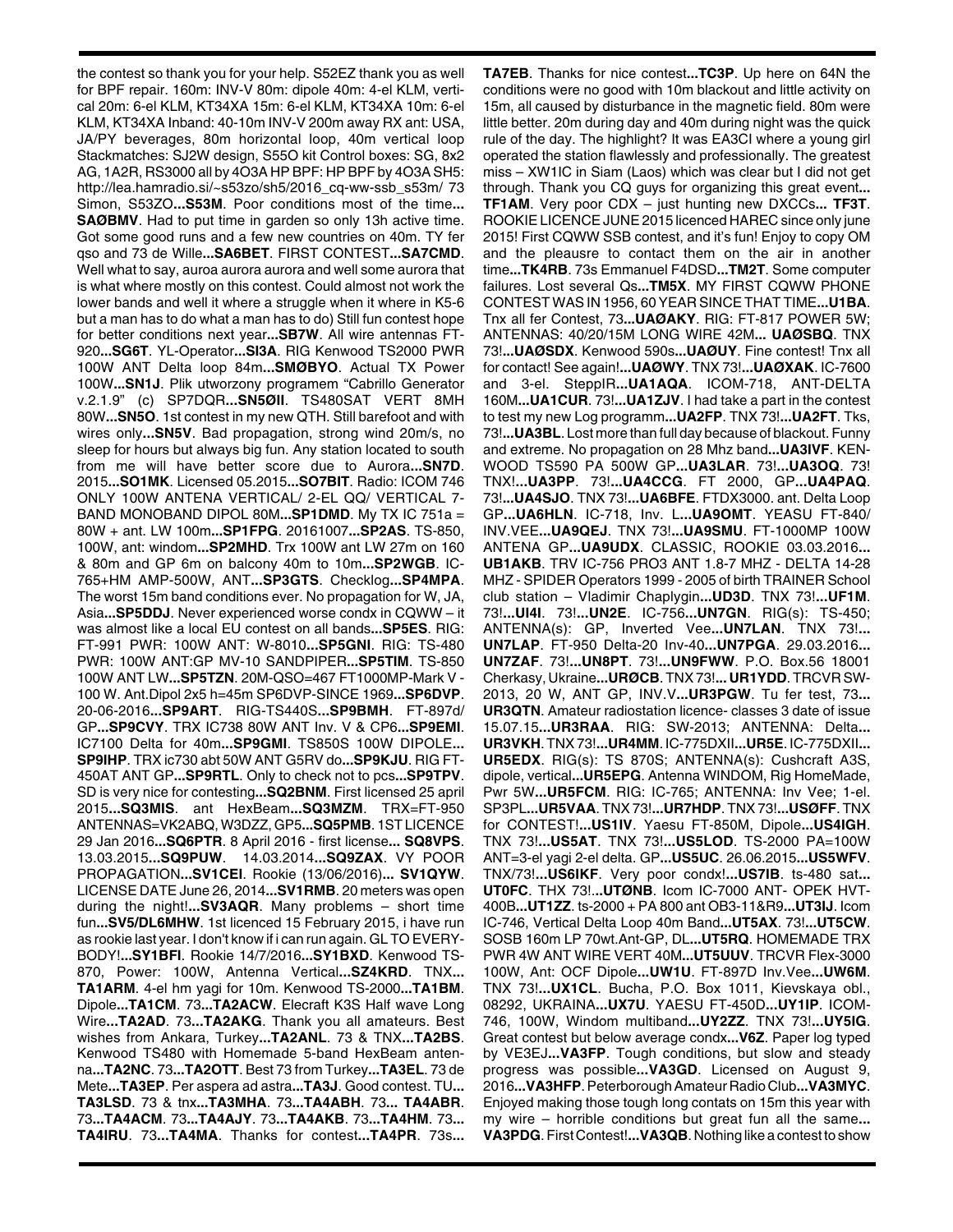you the weaknesses in your station**...VA4HZ**. Bad condx but great experience operating from Zone 2 in Waskaganish, Qc, James Bay. Thanks to Cree first nation and NorDx Club for support on this small DXpedition**...VB2W**. Auroral Zone played havoc with access to Europe and Japan**...VC3R**. 100W Max**...VE2CWQ**. A combination of antenna, network and poor band conditions made this a tough contest to work, but we had fun from Zone 2 in Canada. Propagation to Europe was a challenge having an affect upon our final score**...VE2DXY**. One more DXpedition to Zone 2 behind 1700 km driving one way by mountainous roads to the Northern Quebec. I came to Zone 2 on heavy loaded minivan in one week before CQWW SSB Contest. I planned to operate in SOSB (A) 80m HP category, during this week I was installing 4 SQ on 80m by myself only in small French speaking fishing village on the Atlantic shore. It was big challenges to install 4 SQ on 80m because the weather has been changed often to low temperature, cold rain with snow and strong winds. However up to Friday four phased verticals on 80m was installed and was successfully tested. Also was installed 2 beverages as well. I was little bit worried about magnetic storm which happened during last week before CQWW and unfortunately condition on the bands was strongly affected to it on the my far North QTH. I have operated SOSB(A) 80 HP and I should say that first night was very difficult due to my far North condition on 80m was very poor and every QSO was taken with difficulties. I had feeling that due to magnetic storm radio waves does not reflecting at all. Second night was better, time to time I did pileups with North American's stations and have enjoyed by good work of 4 SQ as well. FR4NT, 6W1RY, and ZD8W was taken through pile-up after first call, but conditions was still too far to be calling perfect. However I have enjoyed the Contest, suspect next CQWW condx will be better. I would like to thanks Yuri, VE2IM, and Max, VE3CCN, for their great help during preparation to Zone 2 DXpedition. Also thanks to all who called me during such difficult conditions in CQWW SSB 2016 and 73! Igor VE2IDX/Zone 2**...VE2IDX**. First contest ever, very bad condition on my side**...VE2NCG**. Visitors: VA3DJ Dan, his Dad Joe and Georgette, better half to VE3QU We at VE3DC enjoy this contest for all the great DX we get to work. Conditions were down for this one but we were still able to work many multipliers and have fun at it. Thanks to all our operators for doing such a great job, all that worked us and especially the Hams South of our border that gave us many contacts. A great fun contest again. 73 Rick**...VE3DC**. Man, who turned down the crank on the SFI index?**...VE3GFN**. 30 december 2015**...VE3MZD**. Used a G5RV laying on the roof of the house**...VE3RCN**. Operating VE3SOO from EOC with 13 new amateurs and 6 amateur radio students**...VE3SOO**. So long, Cycle 24. It's been nice to know ya!**...VE3TW**. Casual remote operation**...VE3UTT**. Bad CONDX allowed me to sleep 10 hrs and finish the contest well rested**...VE3VEE**. Worst conditions in memory**...VE3XD**. Poor conditions but still a lot of fun!**...VE3ZZ**. blah**...VE4EV**. Licensed June 15, 2016**...VE4JBB**. Licensed 14 May 2015**...VE4PJV**. Licensed April 8, 2016**...VE4VJR**. Condition ugly in general. A lot of out of US band calling on 40. Saturday morning many US working ZM4T on simplex 7.114**...VE6LB**. I had a lot of fun operating in this contest with my venerable old IC-751A. I also had a few with my vintage FT-ONE a very early synthesized rig**... VE7BGP**. Band conditions not as good as last year**...VE7CKZ**. Really foul conditions here so some of us went fishing instead**...VE7GL**. Absolute crap conditions in VK2**...VK2BJ**. Part time effort and great event as always**...VK2CZ**. Actual TX Power**...VK2FAIB**. Actual TX Power: 3**...VK2FGLB**. Actual TX Power: 10W**...VK2FHRK**. My first entry into this contest as a means of working some new DX countries. Low QSO rate but high FUN rate!**...VK2IO**. Painful at times with low power and a

low antenna (9.5m A GL) but nice to work a few new ones**...VK2KDP**. Actual TX Power: 95 I need to put my antenna back on my tower with the ROTATOR. Fairly good conditions most of the time. Great to actually hear stations on 15 again, although I only heard and worked 3 or 4 U.S. stations which is normal for me**...VK2LEE**. Conditions were very poor during the contest**...VK3AVZ**. Club Station of the eastern and Mountain District radio club**...VK3ER**. Low bands were great, as expected, especially 40m. Top Band was good, with K3LR peaking S9+15dB, but unfortunately not much activity. High bands were surprisingly good, especially 20m. Would be even better, if DX pointed their beams to South Pacific and VK more often**...VK3IO**. Actual TX Power 15/09/2014**...VK3MHY**. In low power,very hard conditions. Thanks for few new ones. 73 Daniel**...VK4AFU**. Actual TX Power: 90W**...VK4ATH**. Rotten propagation. Last year 10m was jumping**...VK4CL**. Actual TX Power 100W Icom 7400 Transmitter Antenna Off set dipole 120 feet long, 20 feet high**...VK4HEC**. Rookie**...VK4NIX**. Actual TX Power: 100W**... VK5PAS**. Well Mr. Propogation never visited this shack. You know its bad when you struggle to get K3LR. I hope you still enjoyed the chase as much as I did. Good luck till next time. 73 Steve**...VK6SMK**. Rookie. First licensed September 1, 2016**...VK6SX**. 500W and Dipole**...VO1BQ**. I had a wonderful time taking it easy this year**...VP2MDG**. May 15, 2014**... VR2WOA**. IC7000. MP1 Portable Vertical on the balcony 250ft ASL**...VR2YAK**. Nice opportunity to work more dx stations**... VU2BL**. I used Kenwood TS 480HX 200W with Hex Beam and G5RV**...VU2CVS**. ICOM IC707 BAREFOOT WITH TRAP DIPOLE**...VU2DED**. RIG : FT-950; ANTENNA: HEX BEM20- 10M/DIPOLE FOR 40M; POWER: 90W. PROPOGATION WAS UP & DOWN. SOME GOOD SHORT OPEINING ON 10M. HOPE FOR BETTER PROPAGATION AND TIME AT THE RADIO NEXT YEAR**...VU2MUD**. DATE FIRST LICENSED: 08- 05-2014**...VU3BUN**. My very first contest! Very interesting experience!**...VU3SXL**. Kenwood TS 850, Tribander Yagi + 80-10m Mystery Antenna**...VU3TYG**. Date first licensed 2016-05- 10**...VU3WBB**. My licence was issued on 8 June 2016**... VU3YDR**. NA-008 – Where your signals went to die and the aurora danced upon their graves. Poetic, so long as you're not contesting!**...VYØERC**. Terrible Conditions! Thanks to those who could make a QSO!**...VY1AAA**. I enjoyed the contest very much. Thank you**...VY1KX**. First licensed 10/1/2015 so Rookie overlay requested. Great time!**...WP2SC**. Ham Radio is Fun!**... WP3DX**. Rookie**...WP4OUE**. DECEMBER 10, 2014**... WP4PGY**. Date first licensed XE1GOX: 12/June/2014**...XE1TD**. Despite the challenging conditions, managed to break the current XE category record. I had a lot of fun watching the cqcontest.net scoreboard, thanks!**...XE2B**. WHERE DO THE PROP-AGATION WENT? AS ALWAYS I HAD FUN 73!**...XE2CQ**. Very glad to participate first time with an electronic log. Thanks for the Qs and your patience**...XE2G**. My first contest and was fun. Many thanks**...XE2PXZ**. Excellent Conditions**...XE3DX**. A great weekend on 15m from Asia**...XU7AJA**. FT-817ND MOBIL WHIP**... YBØANN**. We are member of YB3ZBD - CLUB STATION ORARI LOKAL KEDIRI - all we are the best - 160m Band - ORLOK KEDIRI TEAM**...YB3PHH**. YB3ZBD== CLUB STAT-TION ORARI LOKAL KEDIRI == ALL WE ARE THE BEST, 160M BAND, THANKS TO HANCRIIT TEAM**...YB3ZBD**. Good Contest. Good Luck CQWW SSB Contest 2016**...YB6HAI**. Toughest contest this year with folded sloper 40M antenna poor propagation**...YC2NDX**. Indonesian Amateur Radio Organization (ORARI) member NRI 15162222 10-08-15**...YDØLBT**. 73 BYE**...YDØMAT**. HANCRIIT TRENGGALEK - ALL WE ARE THE BEST**...YD3FKP**. BRAVO ORARI LOCAL KEDIRI**... YD3GOQ**. My first time for contest. See you again next year**...Y D3NPQ**. ON WORLD ORARI LOCAL KEDIRI**...YD3VRY**. 13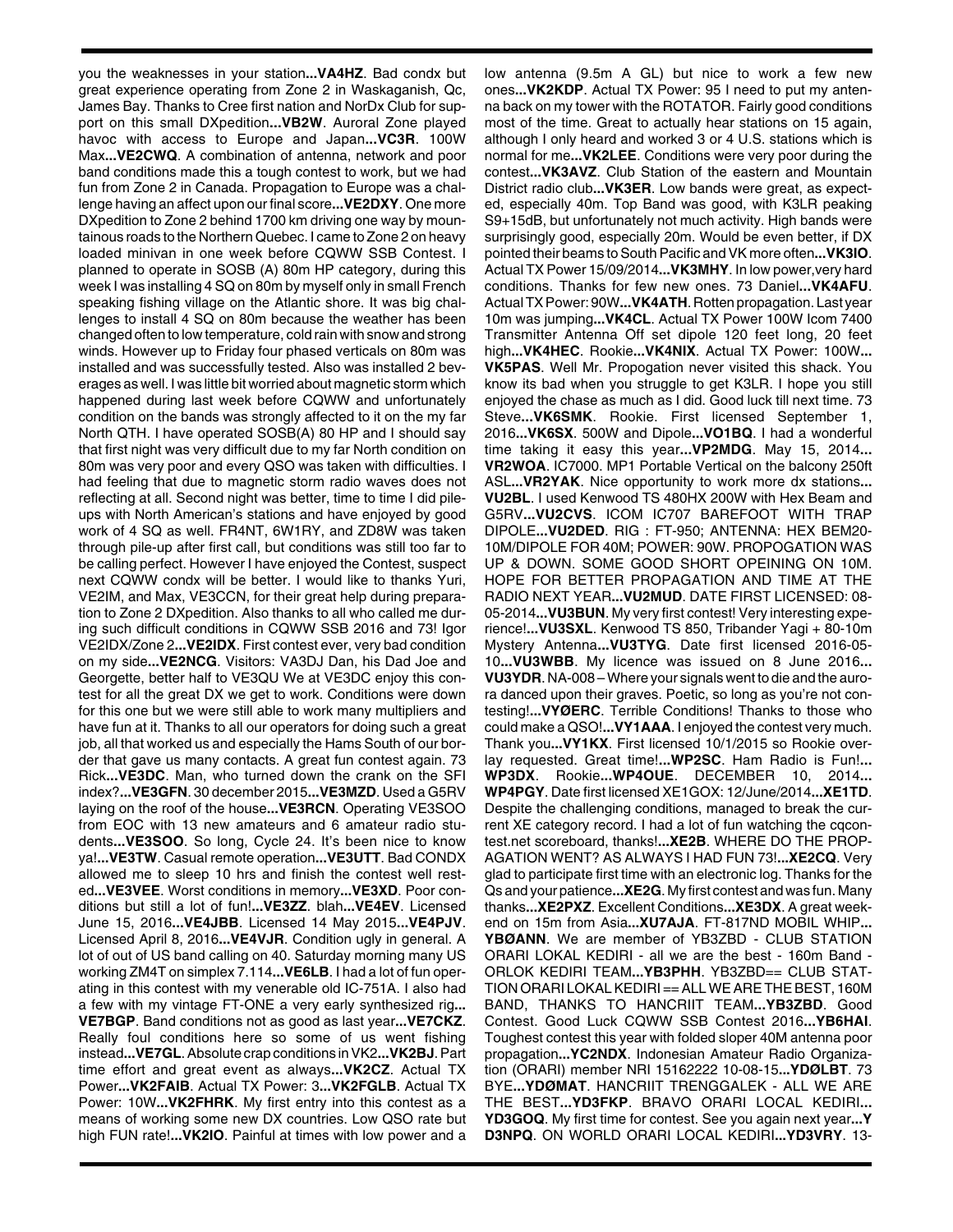08-2019**...YD4GBN**. My first registered amateur callsign was on 20 June 2014**...YD8GAR**. 28/04/2016**...YD9YSS**. We are members of YB3ZBD - CLUB STATION ORARI LOKAL KEDIRI - all we are the best - 160m Band - ORLOK KEDIRI TEAM**...YF3CYU**. 12-3-2014**...YG3CNU**. WE ARE MEMBER OF HANCRIIT - TRENGGALEK - YC3ZBQ - WE ARE THE BEST**...YG3COM**. WE ARE MEMBER HANCRIIT TRENGGALEK - YC3ZBQ - ALL WE ARE THE BEST**...YG3COS**. YB3ZBD - CLUB STATION ORARI LOKAL KEDIRI - ALL WE ARE THE BEST, BRAVO KILO ROMEO - 029**...YG3CYS**. This time mostly worked youngsters in very poor condiotions**...YL1ZT**. Thank you for the QSOs and contest! Tribander GXP7, 100W, Icom 756Pro2, N1MM+. KO26au (near Riga)**...YL2VW**. A litle bit "crazy" propagation this Year. Longest distance until 9K2 Did not heard any US station during all nights! Only a couple VEs. My antenna "Inverted Vee" dipole 23 m AGL oriented to SA but heard only two PY stations, TNX for Contest! 73! Janis**...YL3AD**. IC7100 Triband YAGI**...YL3IR**. 73 & TNX DE TA1BX**...YM1KD**. 73**...YM4KT**. 73**...YM7KK**. 73 & TNX**...YM7KSI**. 73 de op. JACK**...YO3GNF**. ROOKIE June 2016**...YO3JAV**. TNX for reply to my call!**...YO3JW**. IC7600 and dipole. Tnx for QSOs. 73**...YO4NF**. 73**...YO4RST**. FT-897D 100W, DIAMOND CP-6 ANT**... YO5KFG**. Nice contest! See you next year!**...YO7BPC**. 05.23.2014**...YO7NSP**. TS-590 + HLA 300 PLUS, LONGWIRE ANTENNA 73!**...YO8CIY**. 2 x 5-el Yagi for 15m ICOM IC-7300 (5W)**...YO8DHA**. Only 40W from an 37 yo YAESU FT-101Z in an attic trapped multiband dipole**...YO8PS**. TS-480SAT 100W, Inverted L + K9AY Antennas**...YO8SAO**. Excellent contest. In the top as usual**...YO9FLL**. RIG YAESU FT-897D < 100W ANTENA WINDOM + AAT 100 Pro**...YO9IAB**. 73**...YTØI**. Many tks for numerous dl, pa, on, g, f, ea, etc. caller and nice mpl came to my cq call. gl/vlad**...YT1A**. 2014-07-07 date of first licence**... YT5IVN**. 23.10.2014**...YU2DOC**. Rookie, date first licensed 27 February 2016**...YU3EEA**. 73**...YU3VIP**. 04.09.2015**... YU4DEY**. 33**...YU4MLD**. 73**...YU4RIS**. Really nice conditios but long power outage put me almost out glad to contact Old frinds a great time hope see again in a cw part**...YV6BXN**. Sector Jose Antonio Anzotegui Calle Paez # 45 P.O.BOX 156 COD 6003**...YV6GM**. Kenwood TS 570D 100W ANT VERTICAL MIC MC 60 VIVA VENEZUELA**...YY4KCV**. 25.03.2016**...Z33DOS**. 19.02.2016**...Z33SS**. Relaxed participation from small home station**...Z35M**. A bit of fun with 500W and dipole on 80 and 40 and only 100W on 10, 15, and 20m to Hexbeam. A scattered performance time wise, having commitments during the weekend. Thanks to the patient stations we dug me out under the difficult conditions. 73 Bruce**...ZL1YE**. GREAT EVENT - THANKS**... ZL2BCO**. Conditions poor and only had 40m and 20m dipoles at 9 metres and 400W. Maybe a tower next year?!**...ZL2MF**. Conditions were not as bad as I expected. Great contest. Most enjoyable**...ZL2W**. Good in spurts but mostly a slog, especially the final few hours. I could hear my pal Holger at ZM4T still running to the end but I struggled to be heard, even by strong CQers. Something amiss here**...ZM4G**. Despite the conditions I could get to same result like last years when my log ended up as late entry and the new ZL record did not count. More aluminum for the low bands helped to improve the score and made up for the missing high band conditions. 73 Holger**...ZM4T**. Yaesu FT 990**...ZP5CGL**. Thank you all. Please upload your logs to LoTw as well! :-) **...ZS1C**.

## **USA QRM**

Bands are never "dead" on CQWW DX SSB day!**...AA5BE**. Licensed 9-22-2014 // Condx didn't really agree with me this year, plus I have no chairs or furniture in my house in preparation to move. Even though I had to put up some hasty wire antennas and I was basically operating Field Day style, I still had the

best time I could. Thank you for all the Qs!**...AB3WS**. Noisy!**...AB5XZ**. Skyview Radio Society**...ACØKK**. Licensed date 08-14-2015**...AC8UL**. First Licensed 9/2016**...AC8XP**. Tough high latitude propagation**...AC9S**. Half my dipole down, draped over the roof. Still had fun!**...AD8Y**. What a slugfest. Worse condx I remember in a long time. Still nice to hear a lot of familiar voices. 73, Neil**...AE1P**. Bands in pretty good shape and had a great time! See you in CQWW-CW**...AE4VJ**. First licensed 22 December 2014**...AG4YL**. March 9th 2016**... AG5DB**. Spent more time on low bands in early AM. Northern Europe was impossible but did get some North African stations. South America, Caribbean, Canada, and Japan were solid. Managed a couple Indonesian and Chinese stations this year too**...AG6AY**. First Licensed 1/16/2014**...AI6EG**. 10-20-2014 first licensed**...AI6LY**. First contest, Antenna fell over in rainstorm and high winds**...AI6SX**. First ever contact on ham radio was with KH6J**...AI6TK**. LOW BANDS EXCEPT 2 QSOS. VER-TICAL ONLY**...AJ4A**. FT-950 with modified dipole in attic about 20 ASL. Operated 9-1/2 hours total**...AJ4XM**. Kenwood 480 running 100W into 40m off-ctr dipole. Thanks for the contacts! 73 Robert**...AJ5E**. One the most exciting contests of the year!**... AK7RM**. The low band openings were weak but still fun**... KØDDD**. Based upon solar behavior over the past summer and fall, we expected WW SSB 2016 to be different from the previous several respective contests. However even our most imaginative forecasts did not predict the observed propagation. Our typical daylight 10-15-20m and nighttime 40m runs to EU and JA were comparatively to very limited (caused by more southerly auroral zones?), vs a trans-equatorial pipeline to a seemingly endless stream of great Central and South American operators who were thankfully out in full force. In short 2016 will go down in the books for us as a show that upended years of our allegedly conventional wisdom, which provided many hours of great education and entertainment. See you in 2017, many thanks and 73!**...KØGEO**. Band QSOs Pts ZN Cty Pt/Q 1.8 4 8 2 1 2.0 3.5 11 23 7 6 2.1 7 56 130 11 21 2.3 14 118 301 18 46 2.6 21 113 300 14 43 2.7 28 53 139 10 24 2.6 Total 355 901 62 141 2.5 Score 356 QSOs (1 dupe ZV5O on 15m)**...KØJJR**. Licensed November of 2014. 40m very noisy at my QTH and signals where weak on all bands but had a lot of fun. Looking forward to next year. Email certificate ok if I am eligible to receive one**...K1AUS**. It was nice to hear 10m open around noon time on Sunday. New England had a pipeline to the Canary Is. that allowed me to work four EA8 stations in a half hour**...K1MC**. This year featured QSB and propagation challenges, but I still had a lot of fun!**...K1MTD**. Kenwood TS590SG Ant: G5RV**...K1OL**. Lots of fun for a teenager like me!**...K1VR**. Date of first license 07-Jul-2015**...K2MV**. Having all indoor antennas was more of a disadvantage. Still fun!**...K2TER**. K3CCR is the club station at the Collington continuing-care retirement community at FM 18OW in MD, just east of DC. For the CQWW SSB only I (N3UM) was available. I went with the Classic overlay as I did in 2015 and put in 20.2 hr. Activity was good but 10 and 15m propagation was much worse than last year with SFI down to 76 vs 106. Last year I got long runs of EUs on 20 thru 10m but this year I never heard an EU on 10 and got only 54 EUs in one 54-min. run on 15m, and 91 EUs in a 74-min. run on 20m. The result and 10 this year, not nearly offset by 189 more points and 7 more mults on 20m. Only excitement on 15m. was CEØ, Easter Island, and on 10m. ZD8, Ascension Island. Low-band numbers were down slightly this year, maybe because the k index was up. Weak signals on 40m and 80m, could not run. I never heard any Mid East stations on any band except for one TA QSO on 20m**... K3CCR**. AT THE BEGINNING OF THE TEST I MADE 2 MIS-TAKES WITH VFO THEY ARE NOTED AS X-QSO**...K3EST**. 2015**...K3JRZ**. Wire Antennas do work. Too bd I had equipment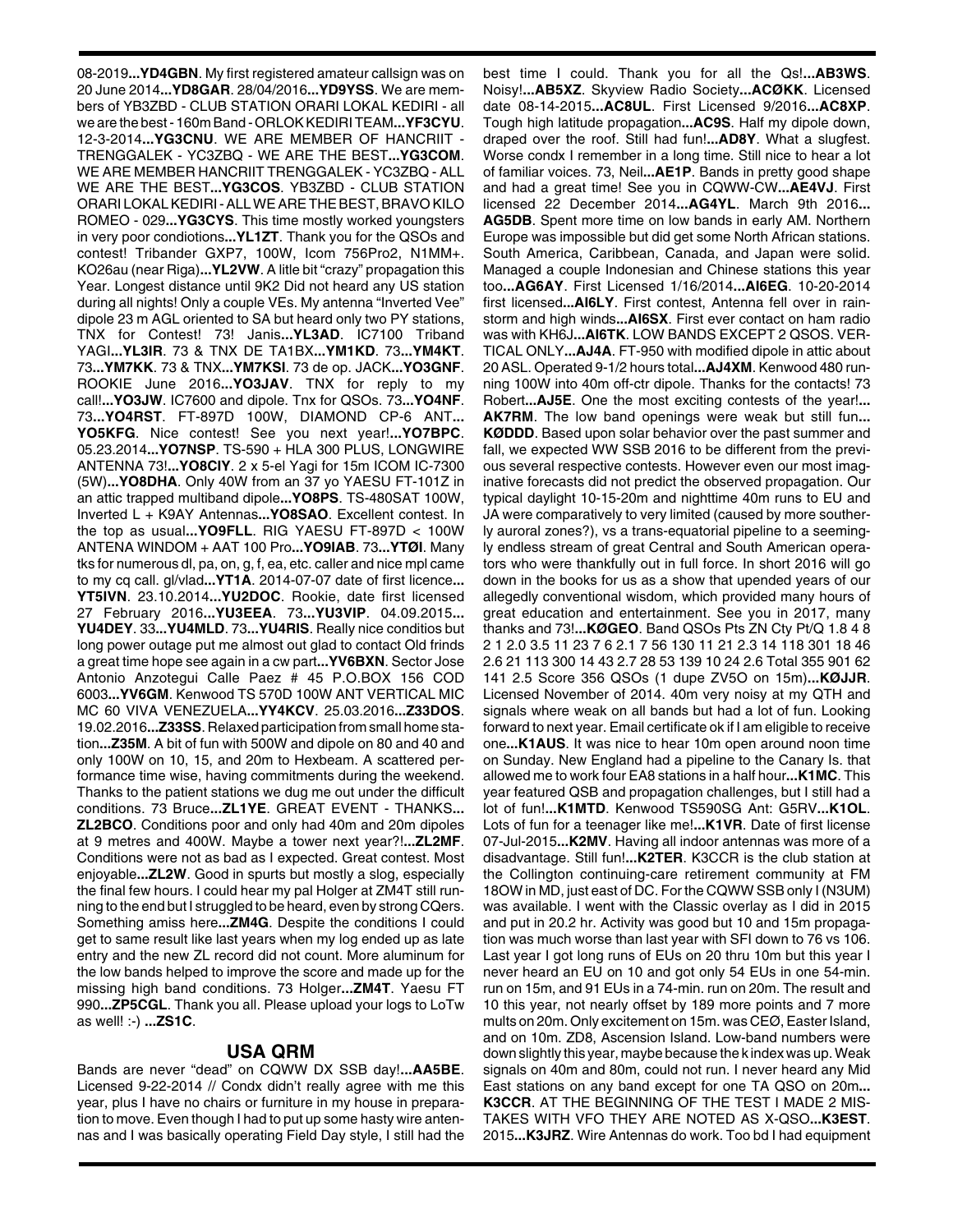failures**...K3NDM**. Like digging through rocks to make a contact**...K3ORC**. Propagation not ideal but new antenna worked well**...K3SOM**. It's always a challenge for QRP, but always fun!**...K3TW**. NOT VERY GOOD CONDITIONS**...K3URT**. Thank the Lord that phone is over for a while. C'mon CW!**... K3WJV**. Worldwide curtesy was outstanding. 73 to all**...K3YEO**. The 20m reflector fell off the C31XR tribander the day before the contest. But the remaining director & driven element seemed to be useable as a 2-el beam with the short 13.6 foot (4.14 meter) spacing. Given the predicted poor propagation, I decided on 20m SOSB notwithstanding the impaired antenna. Most QSOs were S&P because I never was able to run despite multiple tries. All weekend I had trouble even working EU. But there were a couple of notable hours during which I felt that the antenna worked miracles. Early Sunday morning, during an hour or two of Pacific propagation, I worked multiple VK/ZL as well as rarer VP6AH, A31MM, T32AZ, VK6NZ for zone 29, and FR4NT long path for zone 39. Then, near the end of the contest, UP2L in zone 17 broke through VERY late at 2230 and an hour later B7K in zone 24 answered my first call through a deep pileup. The final score is less than half the score I made two decades ago when I last operated 20m single band in this contest. But it always is a pleasure to get on the air and greet friends and acquaintances old and new, no matter the score**...K3ZJ**. Silver Comet Amateur Radio Society has been submitted to the club list**...K4ELI**. Fun contest, band conditions excellent on all five bands**...K4KAY**. Condx were awful – never heard zones 16, 17, 18, 19, or 25**...K4SXT**. Thanks a lot for the fun. Enjoyed my second CQWW DX contest even if only for Friday evening!**...K4VBM**. 12/2015**...K4VUQ**. First contest for me. Enjoyed operating in a contest. Rig ICOM IC-7100 Antenna Chameleon Ecomm II 60' at 18' ALT Many thanks to all who answered and 73s**...K4WBF**. 03-07-2015**...K4WLG**. Because of lots of other things going on, including packing for a vacation trip to the Yucatan, I decided to limit my participation to 10m only. That turned into a PY fest! Lots of my Qs were with Brazil. (Muito obrigado!) I did work a few Africans and a few Spanish and Portuguese station in Zone 14, but never really had an opening to Europe, let alone, Asia. All in all, a fun contest in which I got to practice my rudimentary Brazilian Portuguese!**...K4XL**. 11/12/2013**...K5ELF**. We all had a great time. Even got some of the new hams on HF for the first time. What a way to cut your teeth on HF!**...K5LRW**. Prop poor but fun anyway new SPE amp flawless**...K5OA**. Conditions were so bad I thought I was running 5W instead of 100**...K5RX**. Friday night was awful, Saturday and Sunday were a little better**... K5XU**. First time to enter!**...K6BY**. Conditions marginal but fun to work my friends all over the world!**...K6LRG**. 12/19/15**... K6MBD**. Poor propagation was disappointing**...K6RAH**. Licenced Feb 3 2014**...K6RIG**. that was tuff. No Europe all weekend. Bands were ugly**...K7ABV**. LOGGING SO KVØQ GETS THE MULTIPLIER CREDIT**...K7BIK**. 03/23/2016**...K7ELC**. Conditions were sooo bad!**...K7JAN**. 02/20/2016**...K7MLN**. Thanks to everyone who worked or tried to work us**...K7RI**. Great to work all the old friends again! Moderate to good conditions at the start but little from the North all weekend. Low bands were fun Fri Night till dawn. High bands were moderate to good but near sundown the bands began to degrade until the end. Worked hard to put up a brand new to me AB577 mast a friend gave me up in time to host the full size 3-el 20m mono-bander at 43 feet. took 2 weeks to get tuned but well worth the effort. Spent 4 days fabricating a new the rotor plate design and installing it on the tower trailer. Once done it was able to hold the 3-el 15m and 4 el 10m Mono-banders @ 25 / 30 feet. Installed the 80/40m combo Inverted Vee at 39' with it finally resonating correctly just after sunset on the Thursday before. The 25-ft tall 170 ft long 160m Inverted L is now located on its own mast 150 ft from the shack

and works OK but needs more work to make it what it could be. No beverages yet but have enough room and wire for two 1000 foot runs, hopefully in time for CW. The recently repaired IC-746 did a good job while driving an AL-80B to 700W or so. Overall it was lots of hard work with the mediocre condition. Most of Sunday was spent being distracted watching the NFL for most of the day, waiting for conditions to improve. Worked some last minute mults for the last 2 hours or so. Did I say how much work SSB is with 1/2 power from a small station. Bring on CW! See you all in SS CW next month. 73s de Tim, DM09jh. sk Adapt, Overcome, Succeed!**...K7XC**. Not enough time to spend in this one**...K9GY**. Are Condx gonna get any worse before they get better?**...K9PG**. Single Band 80, High Power; Non-Assisted, INDIANA**...K9SH**. First time participating in this contest**... KA7FIR**. My First CQWW, Fun, Need better antennas**...KA8SBI**. Ouch! As a QRPer poor conditions made me work double hard for every contact**...KA8SMA**. Hard slugging thru the noise**... KA9A**. Enjoyed operating this contest after a 24-year hiatus from contesting. Brought back great operating memories with my now SK friend KZ1M (Jim Dalterio). I'm sure he was looking over my shoulder during the contest. Looking forward to the next one**...KB1RI**. Had a very good time. Thank you for inviting me. This is the very first contest where I worked from beginning to end, well some of the time**...KB4LHP**. Rookie**...KC1FTJ**. There were some odd band conditions for this contest. Some nice openings to Africa and South America on both days and additionally to parts of Europe on Sunday were experienced here on 10m, and 15m was pretty good both days. 20m however was spotty - on Saturday it was quite weak and unproductive, perhaps due to the persistence of good conditions on 15m, but 20 was better on Sunday. I heard a number of European stations on 80m but was unable to work them over continental callers. As always a fun contest but the this year the money band didn't produce as well as it usually does**...KC2LST**. Licensed 5/19/2016**... KC3HEO**. Fun to work so many nice people in the contest!**... KC4TEO**. Bad conditions throughout contest here**...KC7STK**. 04/30/2014**...KD2GIY**. LET'S GO METS!!**...KD2IWM**. My first contest. Thank You!**...KD2JBC**. Rookie 1/14/2014**...KD2JOE**. May 16, 2016**...KD2LCH**. First Contest, not sure how to score my own log. Licensed Aug 2016**...KD9GVC**. Horrible conditions for me, no JA and not much EU, but it was great! Lots of VE and SA available to have fun with!**...KD9MS**. Rookie 30MAY14**... KEØARY**. Terrible conditions and I had antenna problems**... KE1IH**. Awful conditions on Saturday, but somewhat better on Sunday**...KE1U**. Conditions were the worst in many years but still had fun with S&P most of the weekend, lost time on Sunday cause of a roof leak and then we had a few nasty tunder showers roll in but at least had a little over 26 Hrs operating. Station is a FTDX3K, Acom 1000, antennas and 40-10m**...KE2TR**. First CQWW SSB contest! Very excited, we'll do it again!**...KE6PLA**. Extremely poor conditions**...KE8FT**. Conditions miserable, spoiled by past few years**...KF2O**. TNX for the contest, it was fun**...KF3EB**. Another Great Contest!**...KF5VDX**. First licensed on 04-08-2015**...KG2DWS**. ROOKIE**...KG5CIK**. FIRST LICENSED ON 11-10-2015**...KG5KFC**. 29 Feb 2016**...KG5LVT**. LICENSED 11/26/13**...KG7GYI**. Conditions were way down this year leading to my Maunder Minimum score**...KG7H**. First licensed Dec 24, 2013**...KG7HOU**. June 30, 2014 first licensed**...KG7MXL**. I had a lot of fun! 73!**...KI4EZL**. Worst band cdx in 30 years!**...KI7N**. FINE BUSINESS**...KJ6LJI**. What fun! My first CQWW SSB contest was a blast! 73s to All**...KK6I**. I had a great time! First contest! No idea how to score!**...KK6IPK**. A fun effort on a borrowed radio and automated audio drops**... KK6L**. ROOKIE date first licensed 12-11-2015**...KK6ZIZ**. RADIO IS A STOCK YAESU FT-817ND. MAXIMUM POWER OUTPUT WAS UNDER 4W**...KK7VL**. 07/30/2014**...KM4DJO**.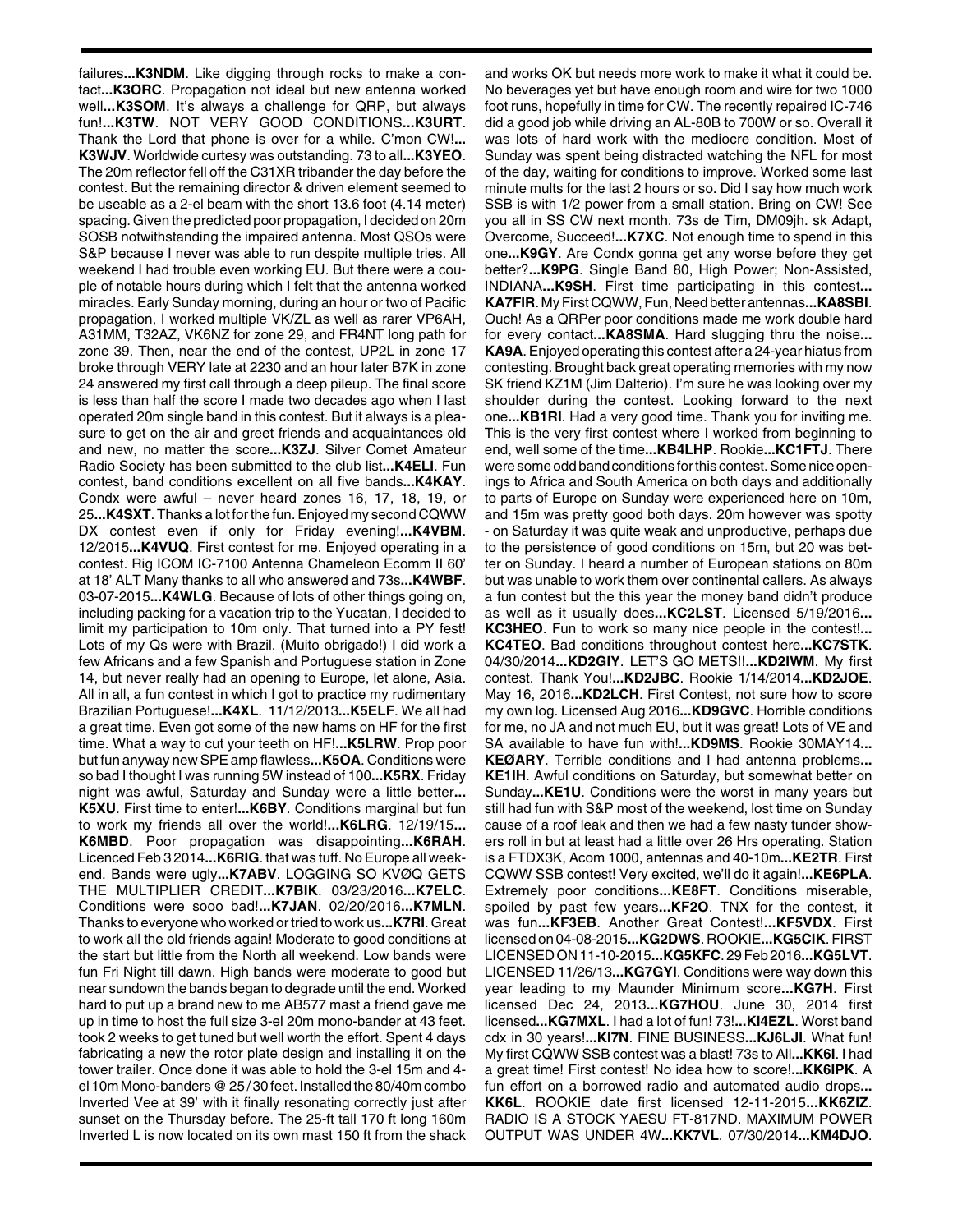First licensed in September 2015**...KM4NOW**. 2015-11-10 First Lic**...KM4OUS**. First licensed in January 2016**...KM4QHD**. 13 year old operator. First time! First licenced March 15, 2016**...KM4SII**. ROOKIE**...KM4SJS**. First ever contact on ham radio**...KM6FZE**. YL**...KM6G**. Well the propagation gods definitely were not smiling on us for this one-can't win 'em all I guess – nevertheless had a good tropo going on 10m Sat. afternoon to produce some more mults on that band. Wanna tell the EU guys on 20 wkg other EU guys endlessly – QSX NA 1400-1800z we hear u in Montana!**...KS7T**. Had fun again this year keep the contest going**...KT4FQ**. Still logging on paper**...KT8D**. How about one point QSO value for same country / different zone?**...KU2M**. Terrible band conditions made for many contacts to be NA/SA but still had fun. Any EU opening becomes a nice-to-have surprise these days as we head downhill into the sunspot cycle minumum**...KU4V**. FT-897, 20m vertical dipole, N1MM+. It's always fun to participate in one of the greatest worldwide competitions that goes on all weekend under the radar of 99% of the world. Many thanks to the excellent Ops who worked very hard to pull my callsign out of the noise. Propagation and rapid QSB made this a lot of fun at times! 73**...KV4QS**. Had a great time. Didn't get to operate much, was stuck grading papers!**...KZ3W**. A casual opportunity to tune around and work a few stations. With conditions they way they were, very few stations! But a good time was had by all and we'll be back for CW hoping for a quieter geomagnetic field**...NØAX**. Society of Midwest Contesters**...NØFCD**. Decent propagation. Just a 100 ft wire antenna in the tree about 35 ft up. Did surprisingly well for the bottom of the sunspot cycle and casual operation**...NØLD**. Great time had by all. Late night op got smarter. Weather was warm**...NØMA**. Band conditions were poor here in KS, the wind was howling, magnetic storm, all I needed was snow and I could have got some antenna work done hihi. Great Fun 73**...NØOST**. Flagpole Antenna FPA-20-OCF 100W**...NØSMX**. Conditions seemed very much down from normal. Still, the small magnetic managed to be heard in five continents when fed a little under 100W from the KX3 and amp. Looking forward to next month's CW event from Sint Maarten (PJ7/G4JEC)**...NØUK**. Great year to try first 80m Phone contacts since 1953!**...NØUU**. THIS IS A CHECK LOG ONLY**...N1FZO**. Operated from my summer QTH in Hendersonville, NC**...N1HO**. Sometimes it's better not to make any comments. Well one exception – Thanks to those who worked me!**...N1IXF**. Always a fun contest. Time limited this year due to family events**...N1TYH**. 11-10-2015**...N2AJO**. Could only operate 3 hours this year**...N2AMW**. West Creek, NJ location used by the W2GD 160m Team also**...N2CW**. Had Fun. Band Conditions could have been better**...N2IIE**. Operating time - 12 hours**...N2MTG**. New antenna setup seems to be working**... N2SR**. Conditions seemed poor during the limited time I could be on. Log is without changes due to dyslexia, old age, stupidity, or Alt-N notes. Station: K3/800w SSPA/multiple antenna choices played well**...N3IQ**. Tough conditions for just wires. Amp burned up the power relay. Go FRC!**...N3KF**. Thanks, those who showed patience completing low power contacts with me**...N3MWQ**. Had a great time even though my vertical blew down during a storm**...N3OUC**. THIS WAS MY VERY FIRST CONTEST, AND IT WAS FUN!**...N3REH**. Horrible Conditions! Pleased with the results. Mostly S&P**...N3RS**. Rig died Saturday morning**...N3TTT**. Rookie, Licensed June 2016**...N4EFS**. Enjoyed a brief effort. Always great fun!**...N4NTO**. Only one QSO from calling CQ - VP8NO on 10m. At least the band noise was down, too!**...N4TZ**. Band conditions at times were not great for contacts**...N4YHC**. USE OF THE ITU PHONETIC ALPHABET WOULD BE GREATLY APPRECIATED**...N5MKY**. 599 DX Association**...N5YT**. Radio is Icom IC-9100. Antennas are double-bazookas mounted in inverted V in my attic 16 foot above

ground. See QRZ for photos**...N5ZY**. First real contest since retired. Won't be last**...N6AJ**. Messed up the log at first with cw entries that were all ssb. Delighted to find ops on 10m**...N6IC**. Glad the bands were open**...N6IV**. Rough contest! No polar paths, high A index and low SFI! Worked mostly stations south of my QTH!**...N6RV**. I enjoyed CQWW SSB despite miserable weather and band conditions!**...N6YMM**. FT-5000D, M2- KT36XA**...N7EO**. Kenwood TS-950SD, Heil BM-10, and G5RV above my Apt. Band cond. poor!**...N7MZW**. Horrible conditions. Good time to give the classic category a try**...N7ZG**. Poor conditions and a visit by Murphy! Some improvement day two. Still had a good time. Already thinking about strategy, equipment, and conditions going forward. Definitely need to improve the ability to hear the weak ones particularly as conditions get worse. Long before they get better!**...N8BI**. I picked the worst part of the contest to get on but that's when I could operate. Better plans for next year, I hope**...N8FE**. After observing the "less than optimal" band conditions, I don't feel so bad about not having ANY antenna up for the first 20 hours of the contest! My wire fell down 2 weeks ago and didn't have opportunity to get it back up until Saturday. Sometimes life gets in the way of radio, and sometimes its the other way around!**...N8FYL**. ROOKIE 2016-07-19 AS KE8ETB**...N8JDM**. Didn't have a lot of time to devote this year but still great fun**...N8MWK**. Always a fun contest**...N8MZ**. Go MRRC GO!**...N8YXR**. Could hardly hear any European stations. I miss the sunspots**...N9BT**. Operated just a few hours while activating NPOTA**...N9OQT**. From the perspective of this low power, low and small antenna contest station, band conditions were terrible this weekend for the CQWW SSB contest. Heard lots of DX that did not hear me. Best get used to these poor conditions for a while as we slide our way down to the bottom of this sunspot cycle. It was definitely frustrating to hear DX stations and not be able to get into their RXer. If not for the solid North/South propagation to Central and South America on 15 and 20m, this contest would have been a bust! Conditions on 40 and 80m Saturday night really fell off to my QTH even to the Caribbean and Central America. Only a few EU and North Africa stations were heard on 40 early and then the band faded almost to oblivion for a time. In all my previous DX contests, I have always worked many Italian stations, to the point where Italy is usually the largest contributor of EU contacts in my log. This contest I have ZERO Italy stations in my log. Many were heard on 20m, and many were called over and over again with no luck. I noticed many EU stations were working other EU stations while many U.S. stations were calling and getting through. Well, I've been through sunspot bottoms in the past and made it through OK. This is just another one to wait out and make the best of. Looking forward to CQWW CW. Even in poor conditions, low power and low hanging small antennas, I feel a bit more competative with CW, and should be able to be heard in a few Italian and other DX stations receiver! Operating Conditions, K3S 100W to a 2-el tribander at 37 feet, 40/80m short (100 foot) dipole at 35 feet, and a short (67 foot) 160m half sloper at 35 feet. 73 and CU in CQWW CW, Gene**...N9TF**. 5-1/2 hrs exploring new antennas, radio, USB interface & software**...NA4CW**. Great Fun!**.. .NE4EA**. Part time effort. Plenty of activity even on 10m**...NF4A**. BEST TURN OUT OF OUR CLUB MEMBERS IN MANY YEARS**...NF7E**. Very good propagation all 4 bands 40, 20, 15, 10m!**...NM5WB**. Really rotten band conditions. Lots of SA & Caribbean Islands, a little Europe, and not much else. The hours I had available didn't help much. A few hours Friday evening and a little Saturday Morning and Afternoon. No late night 40/80. No prime 20m time. 10m was terrible. No Sunday operation at all. Only scored 10% of last year's score, but only worked 8.5 hours instead of about 25 hours. All S&P. I tried calling CQ a few times but never got an answer**...NM9P**. Tnxto John N3HBX for allow-